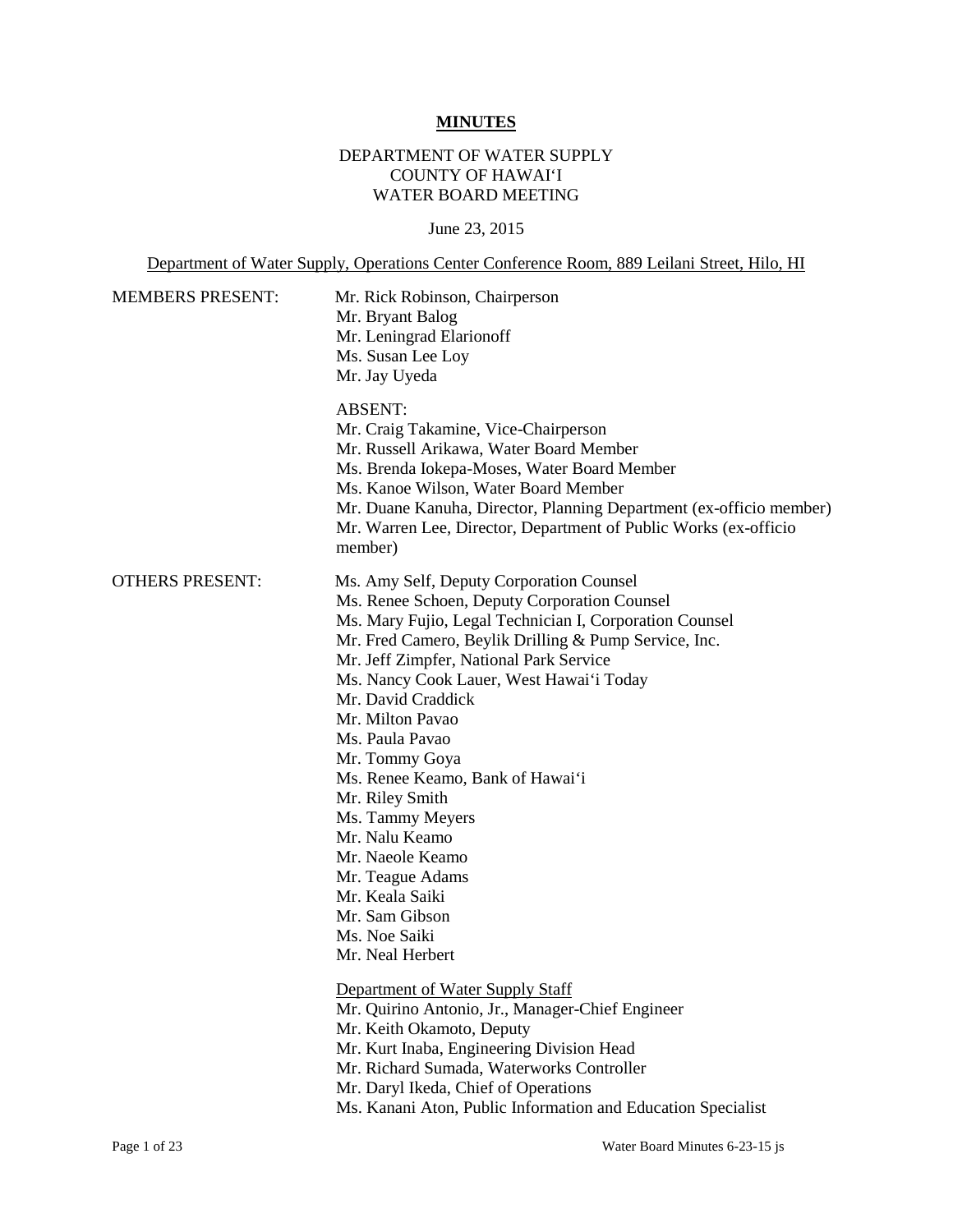Mr. Calvin Uemura, Customer Service Supervisor Mr. Eric Takamoto, Operations Division Mr. Ed Tolentino, Operations Division Ms. Judy Hayducsko, Operations Division

1) CALL TO ORDER –Chairperson Robinson called the meeting to order at 10:10 a.m.

### 2) STATEMENTS FROM THE PUBLIC

*(Mr. Tommy Goya testified in support of outgoing Manager-Chief Engineer Quirino Antonio, Jr.)* 

(The following testimony is verbatim.)

 MR. GOYA: Good morning. Good morning, Chairperson Robinson, members of the Board, continue to follow the Water Board. This morning I'm here to wish Quirino a Mahalo and Aloha for in his next phase of his life here. And I'd also like to address the Board regarding finding an appropriate replacement… And I know you have a challenging road ahead. I do continue to follow other members of the Water Board, we changed the motto to: "Water: Our Most Precious and the community...that water is our most precious resource. So thank you again for this Quirino, Milton. It's a pleasure being back here; I was the past chair in '07 and '08, and I do his 40 years of service to the Department of Water Supply, and wish him good health and long life the Minutes of the proceedings of the Water Board over the years, and I hope that your selection will be after much consideration and due diligence. In '07 and '08, with the approval of Milton and the Resource," and we continue, I guess, to believe that our investment as members of the Water Board opportunity to thank Quirino for his years of service here, and to address the Water Board. Mahalo.

CHAIRPERSON ROBINSON: Next is Milton Pavao, who is no stranger to all of us.

*(Mr. Milton Pavao, former Manager-Chief Engineer of DWS, testified regarding the recruitment of the new Manager-Chief Engineer.)* 

 MR. PAVAO: Good morning, Chairman, members of the Water Commission and Departmental staff. I'm sorry, Water Board…Water Board.

CHAIRPERSON ROBINSON: We know what you mean.

 MR. PAVAO: Okay. My name is Milton Pavao, an interested and appreciative customer of the Department. Today you will be considering the process of selecting the seventh Manager and Chief semi-autonomous Department of Water Supply of the County of Hawai'i and its Commission, void of any political governance. It's interesting to note that all six of the previous Managers and Chief Engineers have been selected from within the ranks of the Department. Although the new Manager-Engineer of the Department since 1949, when the State Legislature, in their wisdom, created the Chief Engineer will be supported by a professional and competent staff, the following characteristics are crucial to the success of the Departmental team:

- Someone who has a good working knowledge of hydraulics, finance, operational aspects, water quality standards and general geology of the island;
- Someone who understands the uniqueness of the island, the uniqueness of the history and development of the many isolated communities and their water needs;
- Someone who is aware of the many financial opportunities offered by the State and Federal government and the requirements of acquiring such funds and grants and/or loans. Also someone familiar with bond financing of projects.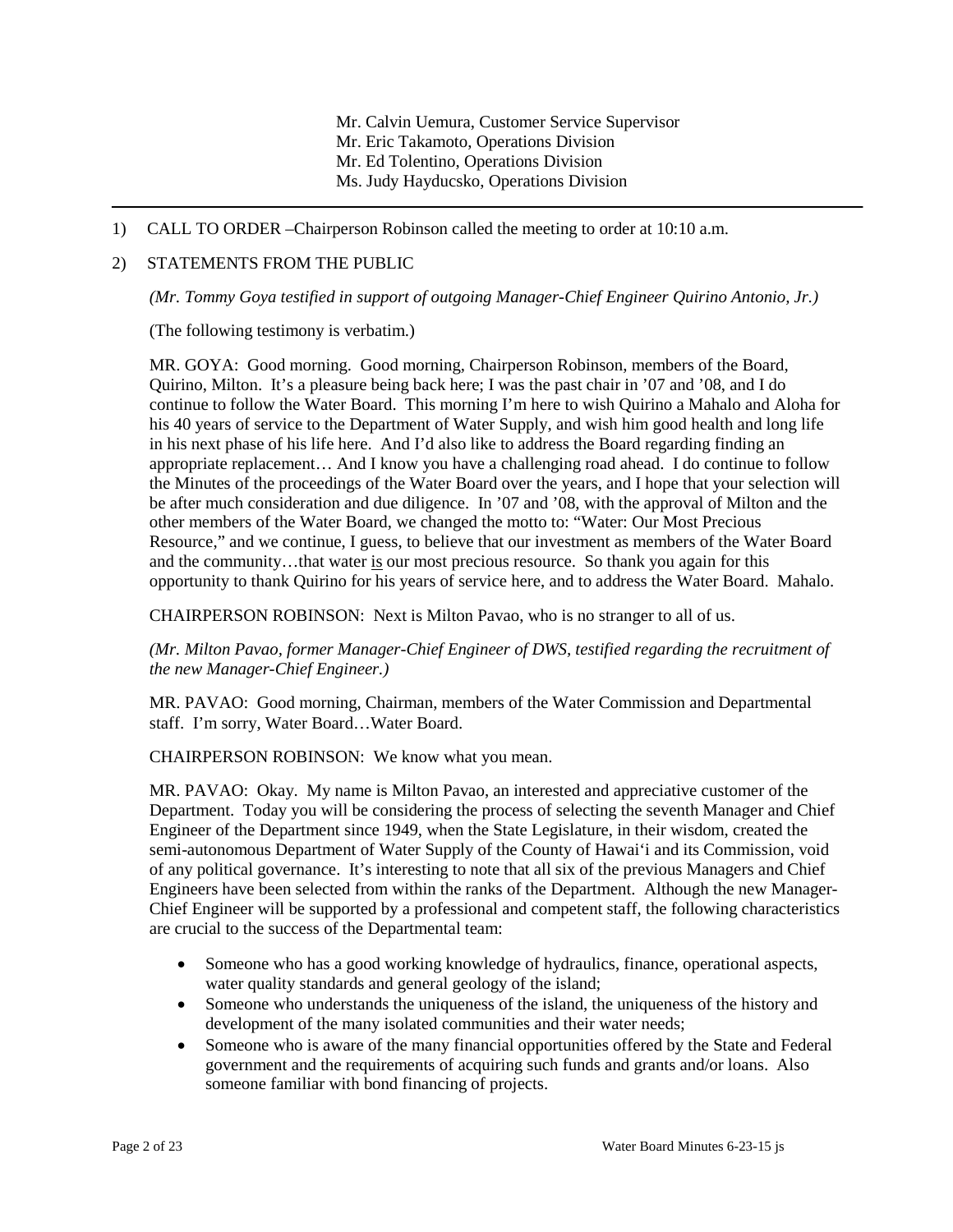- cooperatively with other governmental agencies and employee unions; • Someone who is aware of governmental procedures, administrative rules, and working
- Someone who has a good sense of the culture of the Department, to allow for a productive and rewarding working environment;
- order to provide very important transitional continuity; • Someone who knows the history of the undertakings and challenges of the Department, in
- Someone skilled in written and verbal communication, and displays confidence in public speaking, as is often required by the position;
- Someone who is fair yet firm and decisive when dealing with developers and others seeking to do business with the Department;
- Someone who is respected by his peers and who projects a respectful attitude.

 position of the Manager and Chief Engineer is an important component of the overall Department, will also influence the public's perception of the Department. Satisfied and trustful customers have appreciative customer, to carefully consider the applicants, and select the individual that is truly in The list could be expanded; however, the above characteristics should be considered priorities. The as he will set the tone and direction of the Department's future. By his actions and initiatives, he always been the Department's goal, and rightfully so. I urge all of you, as an interested and the best interests of the Department…and of course, its mission of providing safe and reliable drinking water to our island residents. If there are any questions, I will be glad to try and answer them. If not, I thank you very much for this opportunity to provide this input. Thank you.

# CHAIRPERSON ROBINSON: Renee Keamo? Good morning.

## *(Ms. Renee Keamo of the Bank of Hawai'i testified on behalf of former Water Board Chairperson Art Taniguchi.)*

 MS. KEAMO: Good morning, Chair Robinson and members of the Water Board. My name is Water Board. I will read his statement at this time. Renee Keamo, and I'm here today representing Art Taniguchi, former Chair and member of the

 Japanese Consulate duties necessitated me to be in Kona with the Consul-General of Japan. I wanted to thank Quirino Antonio, Jr. for his hard work and dedication to the Department for over 40 Vice-Chair and Chair. And I wish him all the best in his future endeavors. Quirino truly had the was made aware that you are interviewing for the new Manager today, and although I do not know thank you, Quirino, for all you've done. Mahalo, Art Taniguchi." "Good morning, Chair Robinson and members of the Water Board. Thank you for allowing me to enter my testimony this morning. I had intended to attend the meeting this morning; however, my years. It was an extreme pleasure working with him during my tenure on the Board, especially as Department's interests as his top priority, which is evidenced by the fine work of this Department. I who the interviewees are, I would like to encourage you to select someone with a good knowledge of our Department, to ensure continuity. I'm sure you will make the proper decision. Once again,

 Neil Herbert? CHAIRPERSON ROBINSON: Thank you very much. Sentiments echoed by many…

 *(Mr. Neil Herbert testified regarding the Pauka'a waterline project.)* 

MR. HERBERT: Yes.

CHAIRPERSON ROBINSON: Pauka'a waterline project… Is that correct?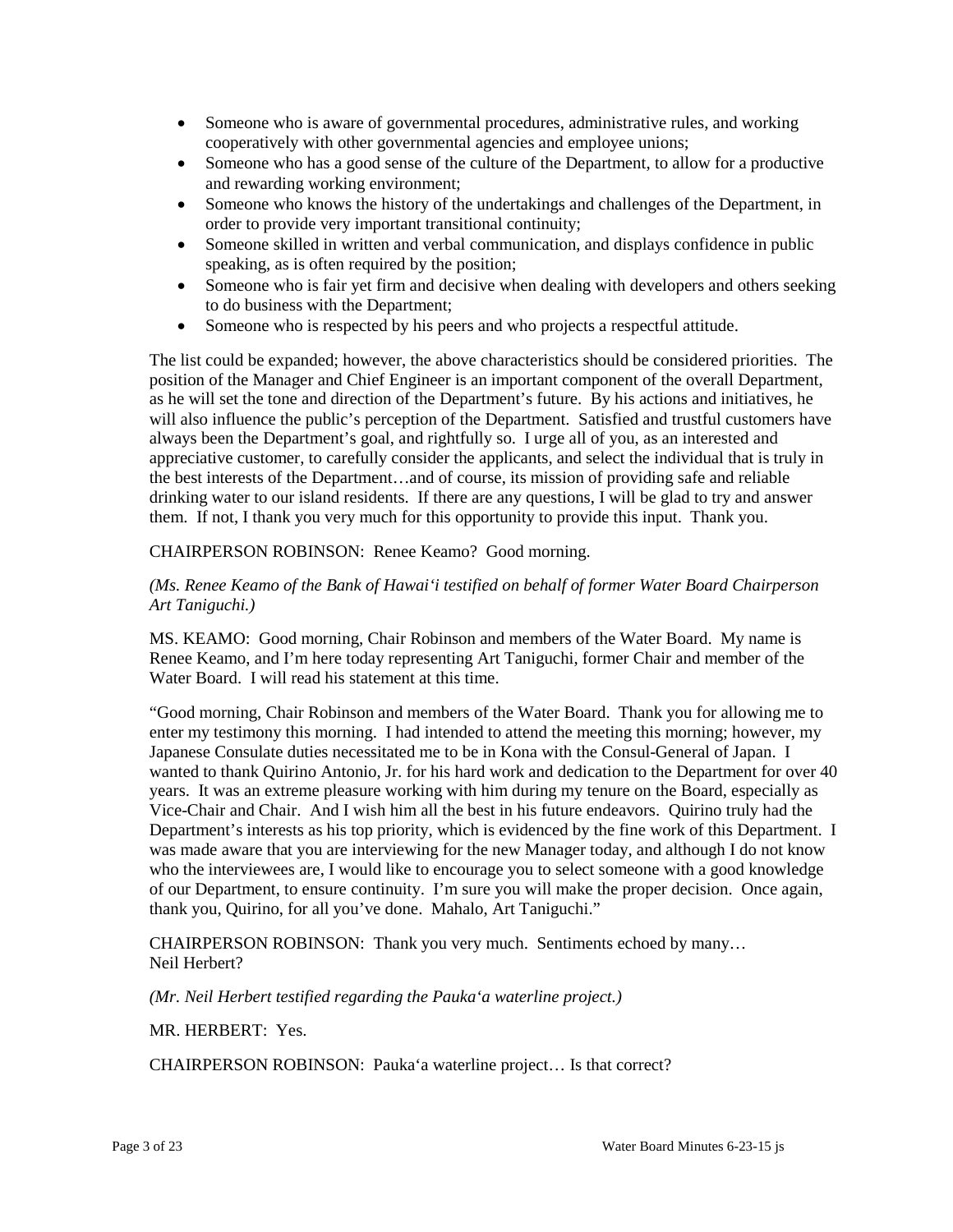MR. HERBERT: Yes. Good morning, Mr. Chairman, Board members and DWS staff. And I don't know if it's appropriate for me to make a comment on my behalf… It's not a specific Agenda item, and I'd be willing to defer my comments, and I'm willing to speak after the staff report on this didn't know this, but I…congratulations to you for your successful career, wishing you the best. I project, which I understand will be made later on.

CHAIRPERSON ROBINSON: Uh, if you want to add something now as public testimony, that's fine.

 Um…the problem seems to be…without going into a lot of detail, uh, is in the understanding of agreements between DWS and SDOT on language to…on right-of-way issues for going under the name is in there quite often…about going back and forth on this thing. And it just seems to be a another three or four months later before there's a response. And it just seems to be bogged that the delays are solely at the DWS end…that they don't want to accept the language that's in needs (?) at this particular point, after all of this time…it doesn't seem to be going anywhere. There something new, or they don't know what the past is…and all of these problems, and it's just not gonna end. It's just too long for something like this to be resolved. And I'm trying to avoid going this… You may be familiar with all of this; I don't know. But it's just a real pain in the you-know- what, you know, to have to put up with this thing, and uh…I just don't see any resolution at the staff level, at this point. I think it has to be raised up to the next level… I think the Water Board itself needs to get committed to seeing how a solution can be reached on this issue, and I would request MR. HERBERT: All right…fine. I have a County waterline that runs under my property, and a leak was detected back in 2008, and it was determined that the leak should not be repaired because it's buried quite deeply into the ground, and other leaks could crop up in that old line… It's gotta be over 60 years old… (*inaudible*) line… Um, and uh, it's been almost seven years now, and I still have a temporary waterline installed to feed the neighbors, uh, as a temporary measure. And about five years since the decision was made to put in a permanent line in, to cross the highway… highway, and *(inaudible)* responsibilities and stuff like that. Um...from my understanding...I prepared a six-word, uh, six-page summary, which I gave to Kurt, and he's familiar because his never-ending cycle on this project. Um…every time it gets kicked out between the lawyers, it's down…um… The latest information I have from State Right-of-Way Department is that they feel this…they…in terms of, you know, the requirements… And to make a long story short, I…the has to be a face-to-face meeting between key DWS, Corporate (sic) Counsel, State DOT and AG personnel... Sit down, roll up the sleeves, get this thing sorted out. There's been several AG's involved over the years; each time a new AG comes in, they change their mind, or they look up to the State politicians and the Governor's Office on this thing… As Kurt well knows, it's been very aggravating… I'm not speaking about my own project; I'm talking about the Honoka'a community group that's already gone to their State representatives… There's other projects that are involved in that the UAA and the project stuff be put on… an Agenda item on the next meeting. Thank you.

 CHAIRPERSON ROBINSON: Okay. Thank you very much for bringing this to our attention. Does anyone have any questions? Okay. Is there further…?

SECRETARY: Yes, sir, there is, actually. Mr. Smith wanted to testify.

CHAIRPERSON ROBINSON: He didn't fill out a slip…

SECRETARY: He didn't fill out a slip…yet.

CHAIRPERSON ROBINSON: That's all right.

 *testified regarding the recruitment of the new Manager-Chief Engineer.) (Mr. Riley Smith, a former Water Board chairperson, testified in support of Mr. Antonio, and also*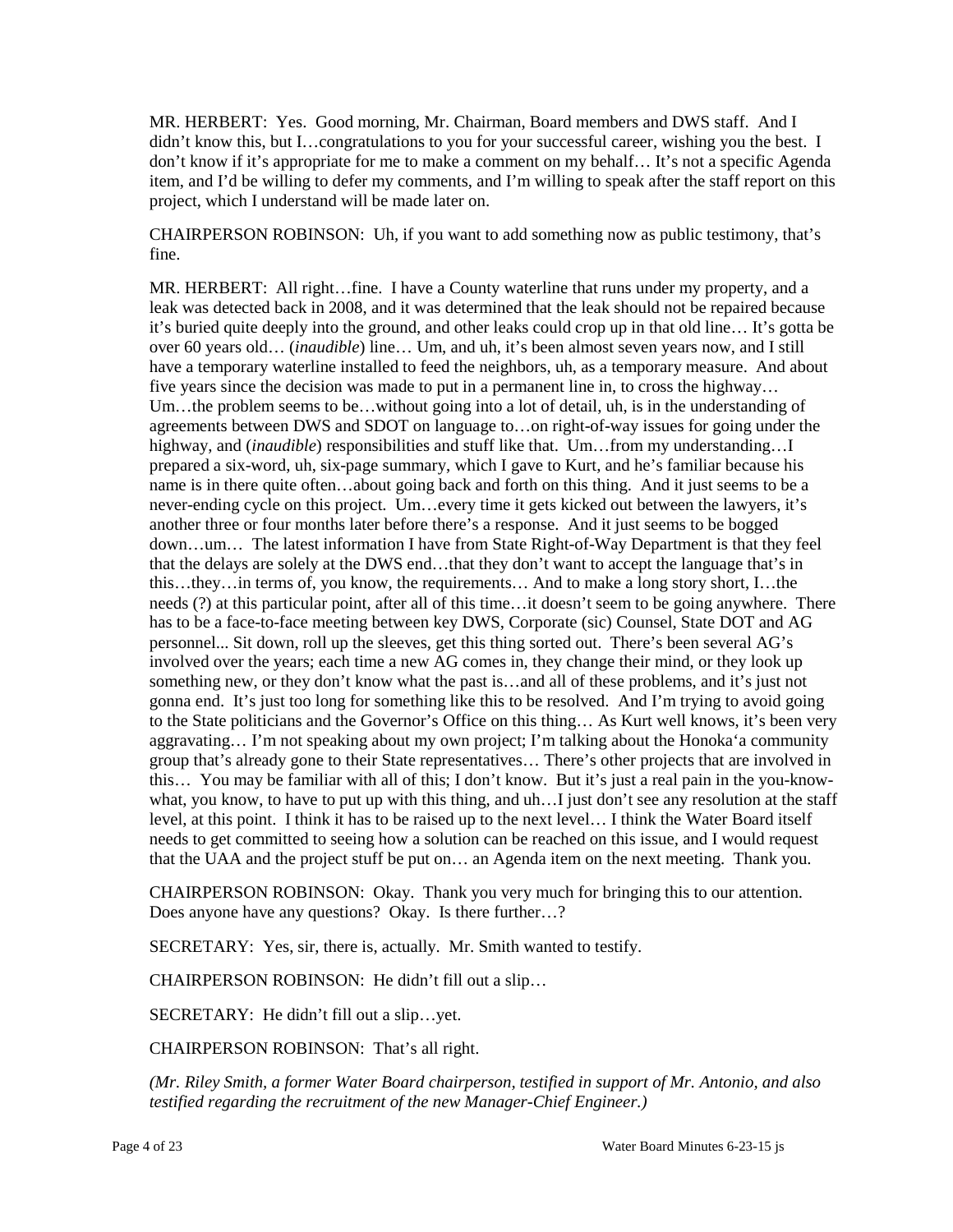MR. SMITH: Good morning, Chair Robinson. Good morning, Water Board members. I didn't should also, as a former Water Board chair…after Tommy Goya was there, and before Art service…um, and just how well-run the Water Department has been. It's not political, as Milton and very clear in looking out for the resources that is so precious to our entire island. So I just wanted to reinforce what, you know, what everyone has said, and to thank Quirino for his 40 years over different attributes that are important… There's a lot of skill-sets within the Department, and I intend to testify, but I just thought, after I heard Tom Goya come up, and Milton come up, that I Taniguchi was Board chair…that I should come up. Thank you, Quirino, for all those years of said…and my impression is that the Department has always been fair and equitable to work with, of service. I just wanted to add to what Milton said…you guys have a big responsibility to pick someone that's gonna lead the Department, going forward in the future… So pick wisely, looking think someone is within the Department that could easily ramp up and transition, and there's good leadership here, so… Just choose wisely, as you go through your deliberations. Thank you very much.

CHAIRPERSON ROBINSON: Thank you, Riley.

MR. ELARIONOFF: One question…

CHAIRPERSON ROBINSON: Yes?

MR. ELARIONOFF: What's your idea of "wisely"?

 complicated that can be… 'Cos sometimes the easiest thing…to install a water meter, or if the thing ensure that all the obligations for the Department are done properly. Um, so just…you know…in picking anybody else, like when you go to vote or anything else, you wanna make sure that the MR. SMITH: Um…you know, I think if you understand what the mission of the Department is… You have a number of unique characteristics… You need a good leader, like Milton said; you need good presentation skills; you need to understand civil service…union employees, and how gets involved in trades…and um, union requirements, as far as how you accomplish… I'm here, and how do I get that done… So you know, you wanna pick a leader that the staff will respect, and leader you have is someone that will efficiently take the Department, as it has through…since 1949…into the future.

CHAIRPERSON ROBINSON: Thank you.

MR. SMITH: Okay, thank you.

## 3) APPROVAL OF MINUTES

 The Chairperson entertained a Motion to approve the Minutes of the March 24, 2015, Public  *Public Hearing on March 24, 2015; the Public Hearing itself was held on April 28, 2015.)* The Chairperson also entertained a Motion to approve the Minutes of the May 26, 2015, Water Board meeting; the Minutes of the May 26, 2015, Public Hearing on Proposed Water Rates; and the Minutes of the May 27 2015, Public Hearing on Proposed Water Rates. Hearing on the FY2016 Operating and CIP Budgets. (*Note: The Board approved the holding of the* 

ACTION: Ms. Lee Loy moved to approve; seconded by Mr. Balog; and carried unanimously by voice vote.

## 4) APPROVAL OF ADDENDUM AND/OR SUPPLEMENTAL AGENDA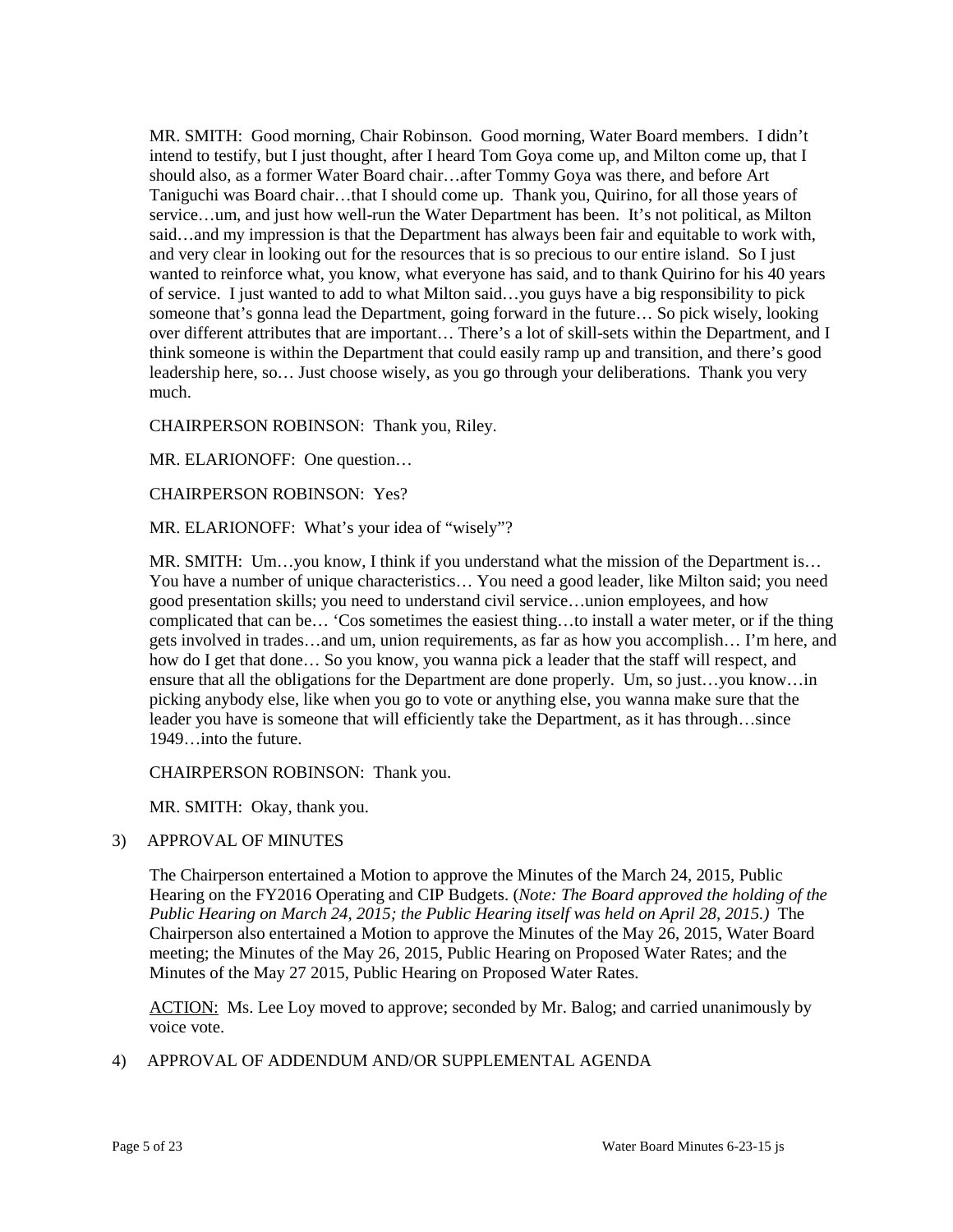The Chairperson entertained a Motion to approve Supplemental Agenda Item 6(B), JOB NO. 2015 1022, PARKER #1 DEEPWELL REPAIR.

ACTION: Mr. Uyeda moved to approve; seconded by Mr. Elarionoff, and carried unanimously by voice vote.

# 5) SOUTH HILO:

# A. **RIGHT OF ENTRY INTO KAMANA ELDERLY HOUSING:**

The Department is requesting a Right of Entry to enter onto the Kamana Elderly Housing property, to define an easement and perform required maintenance to the system within the property.

 from State of Hawai'i to the Board; the Board does not currently have the waterline easement Once the Right of Entry is obtained, the Department will begin the conveyance of the easement described in the Right-of-Entry Agreement.

 Agreement, and authorize the Chairperson or the Vice-Chairperson to sign the agreement, subject The Manager-Chief Engineer recommended that the Board approve the Right-of-Entry to review as to form and legality by Corporation Counsel.

MOTION: Mr. Elarionoff moved to approve; seconded by Mr. Uyeda.

The Manager-Chief Engineer asked the Board to authorize him to sign the document, which does not show the Chairperson as a signatory. He explained that this item is a housekeeping item to clean up DWS's books; the system in question was done as long ago as the 1970's and the easement had never been turned over to DWS. DWS needs to do some survey work and reconstruction work on the meter boxes, and the Right-of-Entry will allow DWS to do that. He said he thought this Right-of-Entry could have been done administratively, but DWS was not sure, and therefore has now come to the Board with this matter.

 Ms. Self said that the Board could authorize the Manager-Chief Engineer to sign the document, because this is just a Right-of-Entry, i.e., it is not an easement.

ACTION: Motion carried unanimously by voice vote.

## 6) SOUTH KOHALA:

# B. **JOB NO. 2015-1022, PARKER #1 DEEPWELL REPAIR:**

 (*This item was taken out of order, due to mistake in the numbering of the Supplemental Agenda above.)* 

Bids for this project were to be opened on June 18, 2015, at 2:00 p.m., and the following are the bid results.

This project generally consists of the replacement of the existing deepwell submersible motor, pump, power cable, column pipe and all appurtenant equipment, such as strapping, chlorination of the well and pumping assembly, in accordance with the plans and specifications.

Bids for this project were opened on June 18, 2015, at 2:00 p.m., and the following are the bid results:

|    | n!           |
|----|--------------|
| n: | - Bid Amount |
| .  |              |
|    |              |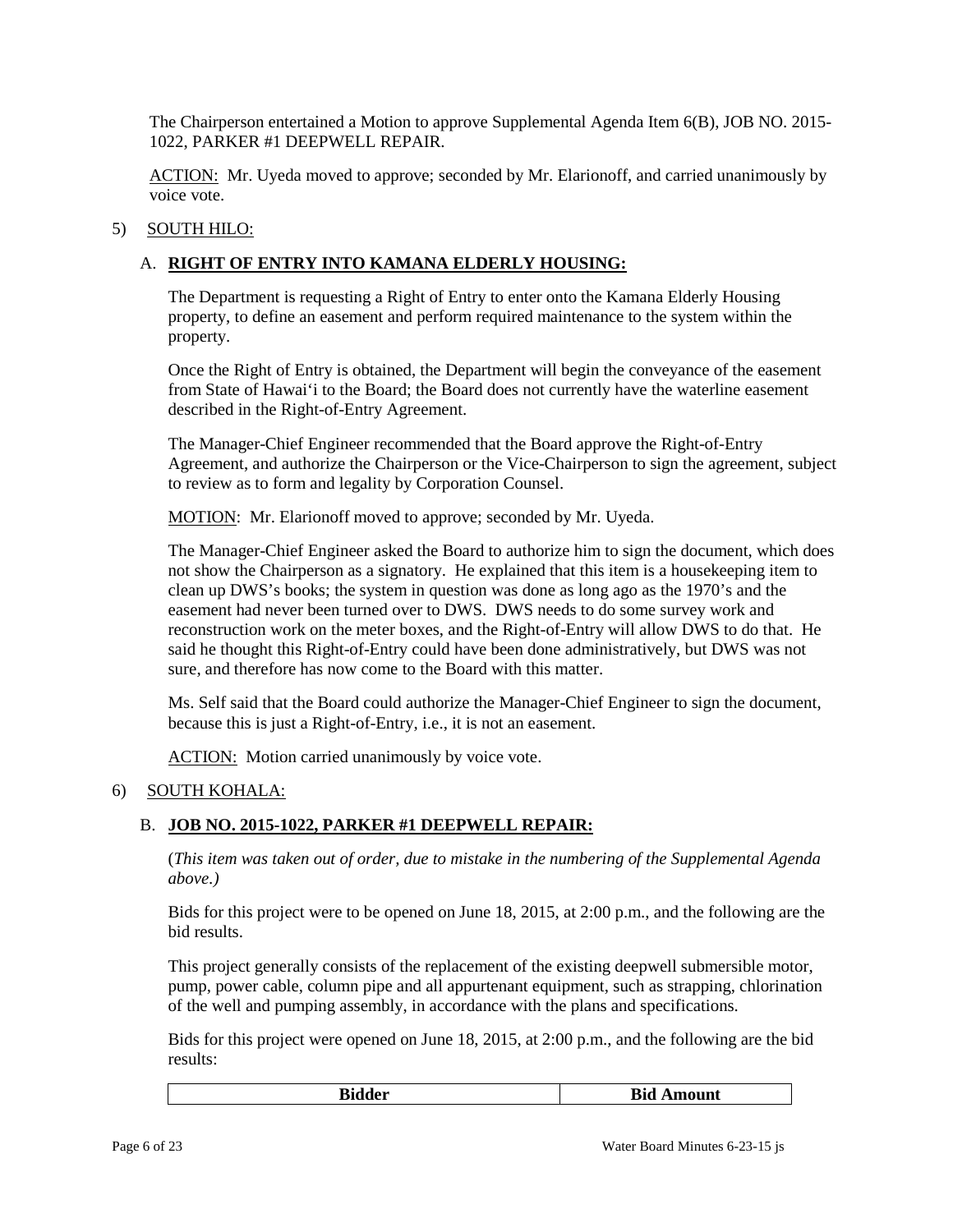| Beylik Drilling and Pump Service, Inc.         | \$546,980.00 |
|------------------------------------------------|--------------|
| Derrick's Well Drilling and Pump Services, LLC | \$479,000.00 |

### Project Costs:

| <b>Total Cost:</b>                                             | \$526,900.00 |
|----------------------------------------------------------------|--------------|
| 2) Contingencies $(10\%)$                                      | \$47,900.00  |
| 1) Low Bidder (Derrick's Well Drilling and Pump Services, LLC) | \$479,000.00 |

 The contractor will have 270 calendar days to complete this project. The Engineering estimate Funding for this project will be from DWS's CIP Budget under Deepwell Pump Replacement. for this project was \$384,000.00.

 The Manager-Chief Engineer recommended that the Board award the contract for JOB NO. 2015 Drilling and Pump Services, LLC, for their bid amount of \$479,000.00, plus \$47,900.00 for contingencies, for a total contract amount of **\$526,900.00**. It is further recommended that either the Chairperson or the Vice-Chairperson be authorized to sign the contract, subject to review as to 1022, PARKER #1 DEEPWELL REPAIR, to the lowest responsible bidder, Derrick's Well form and legality by Corporation Counsel.

MOTION: Ms. Lee Loy moved to approve; seconded by Mr. Balog.

Ms. Lee Loy asked about the discrepancy between the Engineering estimate of \$384,000.00 and the actual cost, which came in at \$526,900.00.

 work, and therefore has no past history on how much such work would cost. The discrepancy Mr. Takamoto, the project engineer, explained that Operations does not normally do electrical arose because of that lack of past history, he said.

Mr. Uyeda asked how many Parker wells there are, compared with the Lālāmilo wells.

Mr. Takamoto said that Lālāmilo and Parker have four wells each in their respective systems; the well systems are right next to each other.

Mr. Uyeda asked how many of the wells are in service right now.

Mr. Takamoto said that four of the eight wells are in service right now.

Chairperson Robinson asked about a pump repair project done by Derrick's previously, which had numerous time extensions due to delayed delivery of the pump from the Mainland. He asked whether that project had been completed.

Mr. Takamoto said yes, that project, the Kahalu'u D project, was completed and everything is working fine.

ACTION: Motion carried unanimously by voice vote.

## A. **JOB NO. 2014-1010, LĀLĀMILO A DEEPWELL REPAIR:**

 the Department's decision to deny a time extension for JOB NO. 2014-1010, LĀLĀMILO A The contractor, Beylik Drilling and Pump Service, Inc., requested to address the Board to appeal DEEPWELL REPAIR.

Mr. Fred Camero, representing Beylik, noted that he had addressed the Board last month, requesting a two-month time extension for this project; there were specific questions that the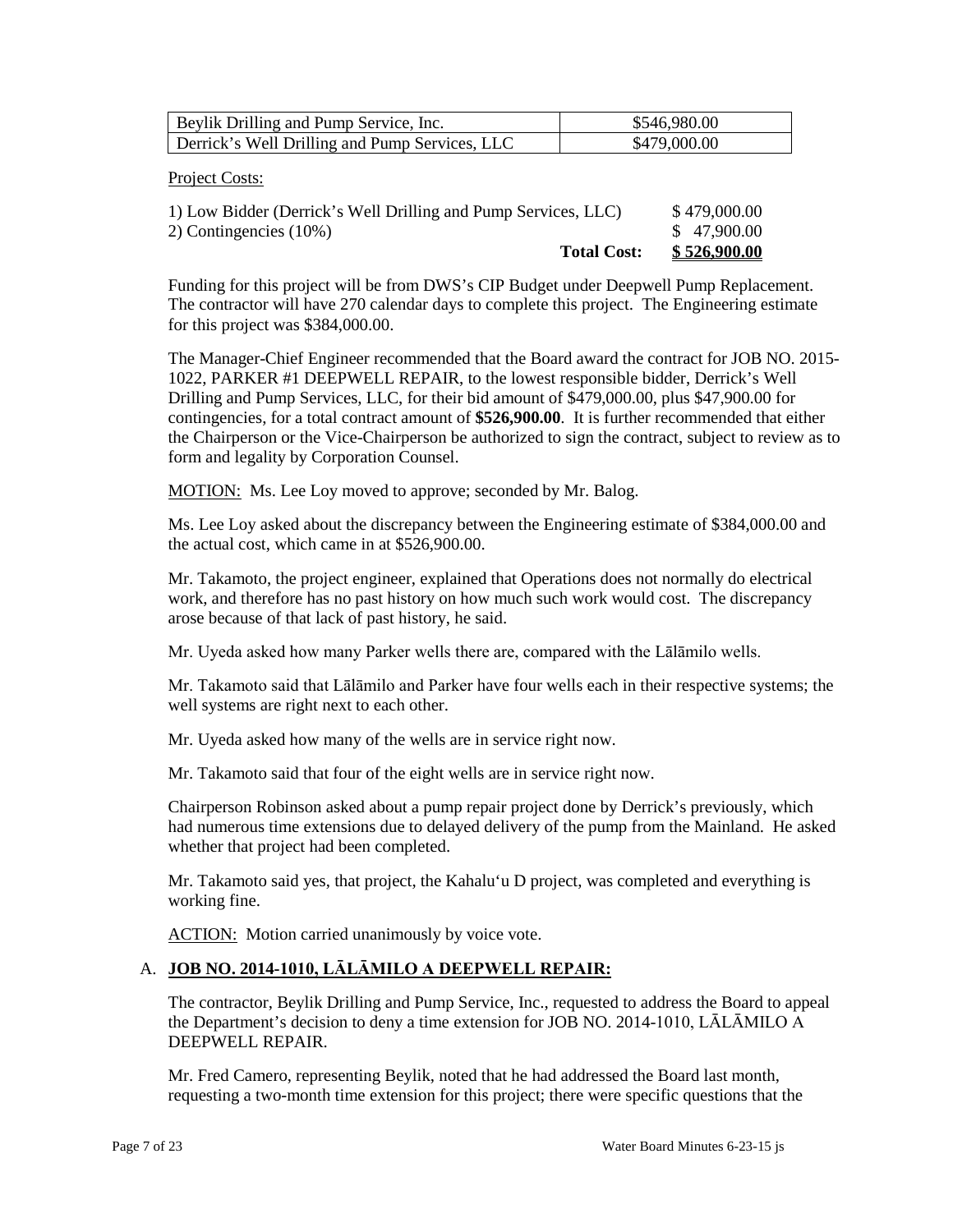scope of work and the work schedule. Mr. Camero said that he had requested a two-month time extension; there were four weeks for some change-order work, and another month for the delay in to the revised schedule that is in front of the Board today, he said. The pump and motor are going this project in the second week of July. The total contract price, which the Board asked for last Board asked. The Board had discussed additional scheduling and additional remaining work. He noted that he had provided the Board today with a sheet of information regarding the remaining the delivery of the column pipe, tubes, line shafts, pump, motor, etc. Beylik is on time, according to be shipped by Young Brothers on this Thursday's barge, and Beylik expects the completion of month, is \$333,909.00.

Chairperson Robinson asked how much liquidated damages are involved here.

 Mr. Camero said that the liquidated damages are \$150.00 per day, and the contract expired at the end of May, so the liquidated damages would come to about \$4,500.00.

 The Manager-Chief Engineer said it was more like \$7,000.00. He said that he had no problem with the additional change-order work that was requested; he had problems with the delay in shipping the pump, which delayed the project.

Mr. Elarionoff asked the Manager-Chief Engineer what problem he had with that.

 The Manager-Chief Engineer said that DWS has no control over the shipping, and he was not sure how much control the contractor or the manufacturer had over the shipping of the pump. problem or a problem of barging it over from the Mainland, he said. He said he left it to Mr. Camero to verify whether or not the contractor had a problem with the manufacturer. The pump and motor were ordered way back last October, and DWS has not heard anything as to why it is taking this long to get them shipped. It is not clear whether it is some kind of factory

Mr. Elarionoff asked Mr. Camero to make a case that it was not the contractor's fault that the delay happened.

 Mr. Camero said that the total contract length was nine months, or 270 days. The actual shipping and the building of the pump and the other equipment took over  $6\frac{1}{2}$  months of those nine months, he said. The equipment was ordered back in May, and did not arrive until May. There were delays throughout the entire process: delays with obtaining the raw materials, delays in building the pump, etc.

Mr. Elarionoff asked who had the problems.

Mr. Camero said it was the pump manufacturer.

Mr. Elarionoff said that in that case, it was the manufacturer's problem in getting the materials, etc.

 Mr. Camero confirmed this. He said that the pump manufacturer had delays in building the pump, and the manufacturer missed the window for testing the pump, which pushed him back to the end of the pack. There were delays throughout the whole process, and Beylik did not actually take delivery of the pump until the end of May, he said.

Mr. Elarionoff asked if Beylik had any recourse.

Mr. Camero said his recourse was that he still has not paid the manufacturer's invoice.

 pump will be here by the end of this week, and the timeline shows that the scheduled completion The Manager-Chief Engineer said that according to Mr. Camero's timeline submitted today, the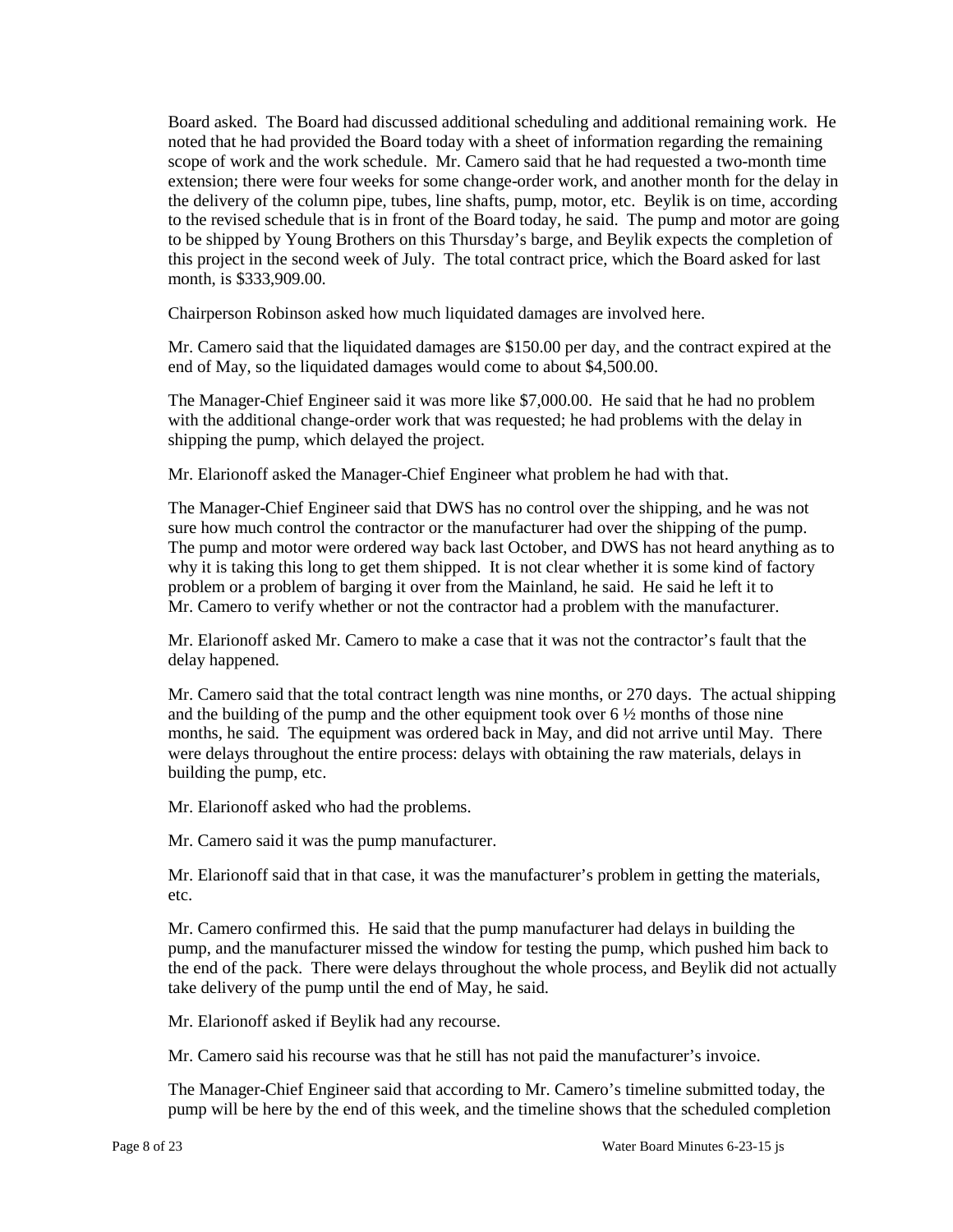date is July 14. He said he had no problem granting Beylik a contract time extension from the end of May until probably the end of this week. Beyond that, he recommended that Beylik duke it out with the manufacturer for the rest of the days. Therefore, the time extension would be from the end of May to the end of this week, and then liquidated damages would kick in from then until the project completion.

 a time extension, and today Mr. Camero is appealing to the Board. However, the Department Chairperson Robinson noted that the Department had previously denied Mr. Camero's request for made no Recommendation for today's meeting; the appeal is to the Department's previous denial.

Mr. Elarionoff asked what is critical about getting the pump installed right away; he asked what makes this so critical.

 The Manager-Chief Engineer said that DWS went out to bid for another well repair in the same well field; if DWS has another well go down, the Department will just have to push the contractor to complete this project, as well as the other repair project that went out to bid. The critical nature of this is that DWS wants to see this project done as soon as possible.

Mr. Elarionoff asked whether, if another well goes down, there would be water shortages.

 more stringent conservation measures in the area. There is some conservation in place already, with four wells down right now. The Manager-Chief Engineer said there may be water shortages, and DWS may have to impose

Chairperson Robinson asked whether the revised Recommendation from the Department is to give Beylik some relief, i.e., 30 days of relief.

 The Manager-Chief Engineer said he was not sure how many days it was from the end of May to the end of this week.

Mr. Uyeda said it was 26 days.

Ms. Lee Loy asked Mr. Camero to repeat what the new completion date was.

Mr. Camero said it was July 14 or thereabouts.

 should have looked at it and come up with a better Recommendation. The Manager-Chief Engineer apologized for not having calculated it until just now; he said he

Mr. Uyeda asked if this was in calendar days.

Ms. Lee Loy said it was calendar days.

 termination date, and therefore, it meant 26 days' relief from liquidated damages. Chairperson Robinson said that in that case, the extension would be for 26 days past the contract

The Manager-Chief Engineer said that was correct.

 go until June 22. He asked if June 22 was correct. Chairperson Robinson said that the new completion date would be July 14, and the 26 days would

Mr. Uyeda said it should be June 26.

 the extension of the contract, and then from June 26 until July 24 (sic), Beylik would be subject to Chairperson Robinson said okay, June 26. Therefore, it would be 26 days' relief, counting from liquidated damages.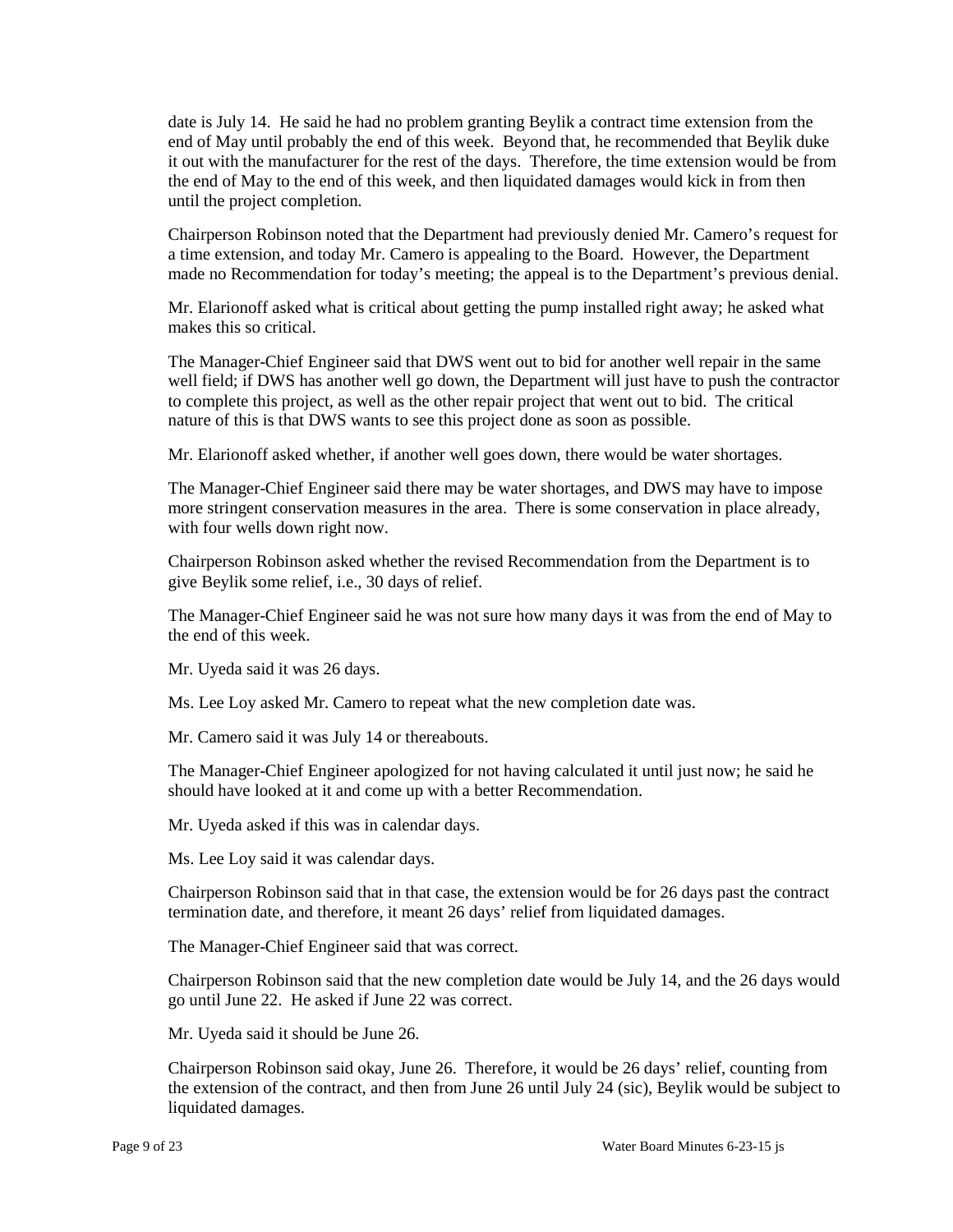Mr. Camero asked if it was July 24 or July 14.

Chairperson Robinson said sorry, it was July 14; Beylik would be subject to 18 days of liquidated damages (i.e., from June 26 to July 14).

 May to June 26; he further moved to revise the completion date of the contract to July 14. He further moved that after June 26, the contractor would be subject to liquidated damages. Ms. Lee Loy seconded the Motion. Ms. Lee Loy seconded the Motion. MOTION: Mr. Uyeda said he wanted to make a Motion to rescind the Recommendation to deny the time extension, and replace the Recommendation with a contract extension from the end of

 date from the end of May for 26 days, to June 26; after June 26, the contractor would be subject Chairperson Robinson summarized the Motion, which moved to extend the contract completion to liquidated damages at the current rate, with the understanding that it would be 18 days to the completion date of July 14. If the project is not completed by July 14, the Board would take appropriate action.

Mr. Camero thanked the Board.

 Mr. Elarionoff asked that the Motion be for a 30-day extension, i.e., to round up the 26 days to 30 days, thus giving the contract four more days. He said he realized that the Motion was already made, and if the Board wants to stick with the Motion, he was fine with that.

AMENDED MOTION: Mr. Uyeda amended the Motion to round up to 30 days of time extension, i.e., the time extension would be to June 30. He said that from July 1 to July 14, the contractor would be subject to liquidated damages.

 Chairperson Robinson summarized, saying that the Motion is for a time extension of 30 days meanwhile, Beylik would be subject to liquidated damages at the current rate, beginning on July 1. If the project is not completed by July 14, the Board will take appropriate action. from the end of May, which would take it up to June 30. Completion would be on July 14, and

ACTION: Motion carried unanimously by voice vote.

# B. **JOB NO. 2015-1022, PARKER #1 DEEPWELL REPAIR:**

 *(This Item was handled earlier.)* 

## 7) NORTH KONA:

# A. **QUEEN KA'AHUMANU HIGHWAY WIDENING PROJECT—PHASE 2: MEMORANDUM OF UNDERSTANDING (MOU):**

 The Manager-Chief Engineer said that State Department of Transportation (DOT), Highways Division staff, had wanted to be here today to discuss some of the escalation clauses in the contract. He said he believed that DOT was pretty much ready to issue a Notice to Proceed, but DWS wanted DOT to explain the contract escalation. Unfortunately, the DOT staff were not able to attend today's meeting. He asked that this matter be deferred to next month's meeting.

 Ms. Lee Loy said that she supported a deferral, because she wanted to hear more about the line items in question. DOT has been asking for a lot of money from DWS, so Ms. Lee Loy wanted to know what DWS would be paying for.

MOTION: Ms. Lee Loy moved to defer to next month; seconded by Mr. Uyeda.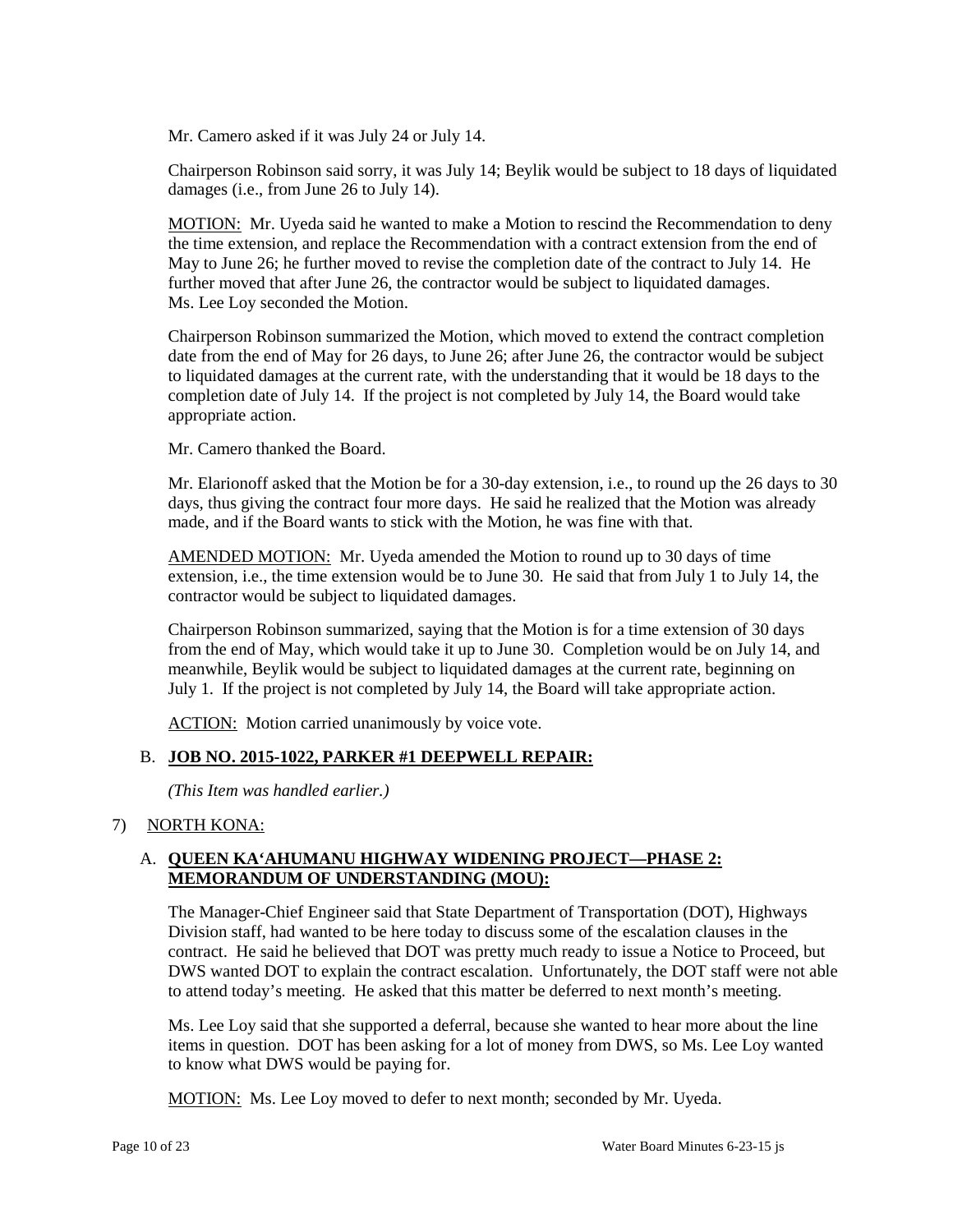hoped that DWS made that clear to DOT. Chairperson Robinson said he was extremely disappointed that the DOT people were not here; he

The Manager-Chief Engineer said the Department shared that disappointment. DWS has had several meetings with DOT, and had been adamant that DOT be here today.

ACTION: Motion to defer carried unanimously by voice vote.

Mr. Elarionoff asked whether DOT gave any reason why they missed today's meeting.

The Manager-Chief Engineer said offhand, no. He guessed it was scheduling problems with them.

Mr. Inaba said it was scheduling problems.

Mr. Elarionoff asked what scheduling problems.

Mr. Inaba said that he heard that it is with the Deputy Director of Transportation in charge of State Highways.

Mr. Elarionoff asked if he lived on this island.

Mr. Inaba said no, he is on Oahu.

 Chairperson Robinson said he agreed with Mr. Elarionoff; this is an affront to the Board, who made time to be here, but DOT did not make time to be here.

Mr. Elarionoff said he would not say what he was thinking, with every word recorded.

#### 8) MISCELLANEOUS:

#### A. **DEDICATIONS:**

The Department has received the following document for action by the Water Board. The water system has been constructed in accordance with the Department's standards and is in acceptable condition for dedication.

#### **1. GRANT OF EASEMENT**

(For Roadway Purposes) Grantors: Robert Mark Stanga and Janice Marie Stanga Tax Map Key: (3) 3-6-003: 003 portion

 The Manager-Chief Engineer recommended that the Water Board accept this document subject to the approval of the Corporation Counsel, and that either the Chairman or the Vice-Chairman be authorized to sign the document.

MOTION: Ms. Lee Loy moved to approve; seconded by Mr. Balog.

 The Manager-Chief Engineer said he believed that this is part of an ongoing project in Laupāhoehoe.

Mr. Inaba said that during construction, DWS realigned the road slightly from the original design, and therefore, the easement has been revised. This is just a revised easement that DWS is now recording.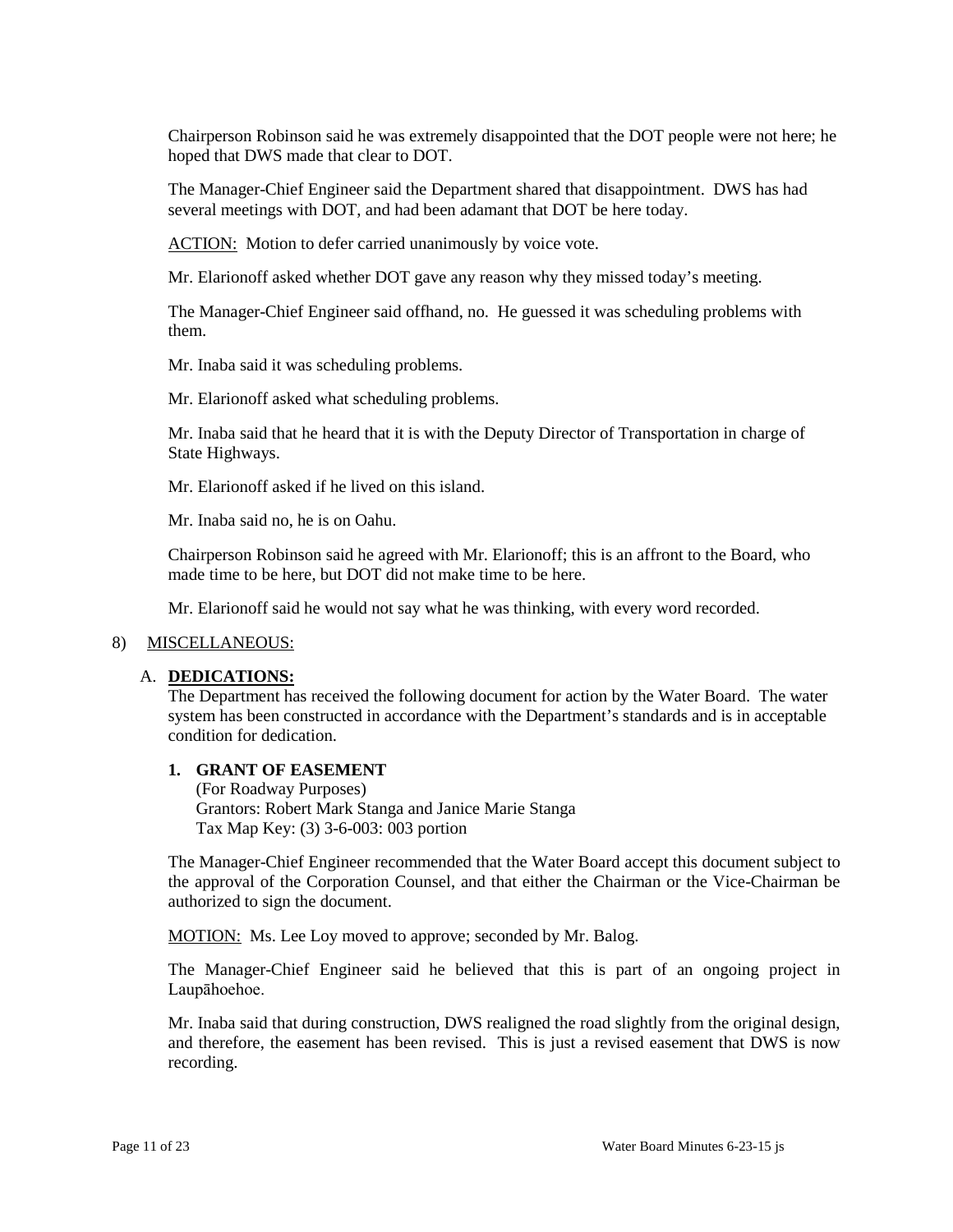Mr. Elarionoff asked about the use of the word "acceptable" in the sentence above: "The water condition for dedication." He asked what that means. system has been constructed in accordance with the Department's standards and is in **acceptable** 

 The Manager-Chief Engineer explained that it denotes a higher standard of work; DWS sends its inspectors out to ensure that construction is done in accordance with DWS's standards. The word "acceptable" means that the DWS inspector accepted the project, and deemed it ready for dedication. DWS's standards are pretty detailed, and contractors must do certain things in accordance with DWS's standards.

ACTION: Motion carried unanimously by voice vote.

# B. **ADOPTION OF WATER RATES FOR THE DEPARTMENT OF WATER SUPPLY:**

 The consulting firm of Brown & Caldwell was contracted to propose water rates for the Department for the five-year period of Fiscal Year 2016 through Fiscal Year 2020, in order to adequately fund operations and capital improvements.

A presentation of these rates was made to the Board by Brown & Caldwell on March 24, 2015. Rate increases of 3% in FY2016, 4% in FY2017, 5% in FY2018, 5% in FY2019, and 5% in FY2020, were proposed.

Public hearings on these proposed rate increases were held in Kona on May 26, 2015, and in Hilo on May 27, 2015.

The Manager-Chief Engineer recommended that the Board adopt the five-year rate increases proposed by Brown & Caldwell, to begin July 1, 2015.

MOTION: Ms. Lee Loy moved to approve; seconded by Mr. Uyeda.

 Mr. Elarionoff asked about the explanation of how rates are set by the consultant, statement during her May 26, 2015, presentation: "We project…revenues and expenses, and then you come up with a gap…" The way he understood it was that the consultant takes the actual revenues and what DWS projects that its revenues will be, and the gap in between is what DWS Ms. Ann Hajnosz. He said he did not quite understand how it worked, citing Ms. Hajnosz's uses as a guide. He asked if that is how DWS does its Budget.

The Manager-Chief Engineer asked Mr. Sumada to explain the process.

 Mr. Elarionoff said he just could not understand how DWS did the process; it made no sense to him.

 five-year period, including salaries, supplies, etc. The big part of the expense side is comprised system reliable and dependable, Mr. Sumada said. The gap between the revenues and expenses that Ms. Hajnosz was referring to is the shortfall that the rate increases are designed to cover. Mr. Sumada said that Ms. Hajnosz came up with the rates by forecasting revenues DWS expects to generate over the next five years, based on consumption patterns, the existing rates, her estimate of growth, etc. She did the same kind of forecasting on the expense side over the same of the Capital Improvement Projects (CIP) that DWS needs to put in place in order to keep the The expenses that DWS is projecting over the five years are greater than the revenues that DWS is projecting over the same five years; the rate increase is the Department's way of filling the gap, i.e., equating revenues and expenses.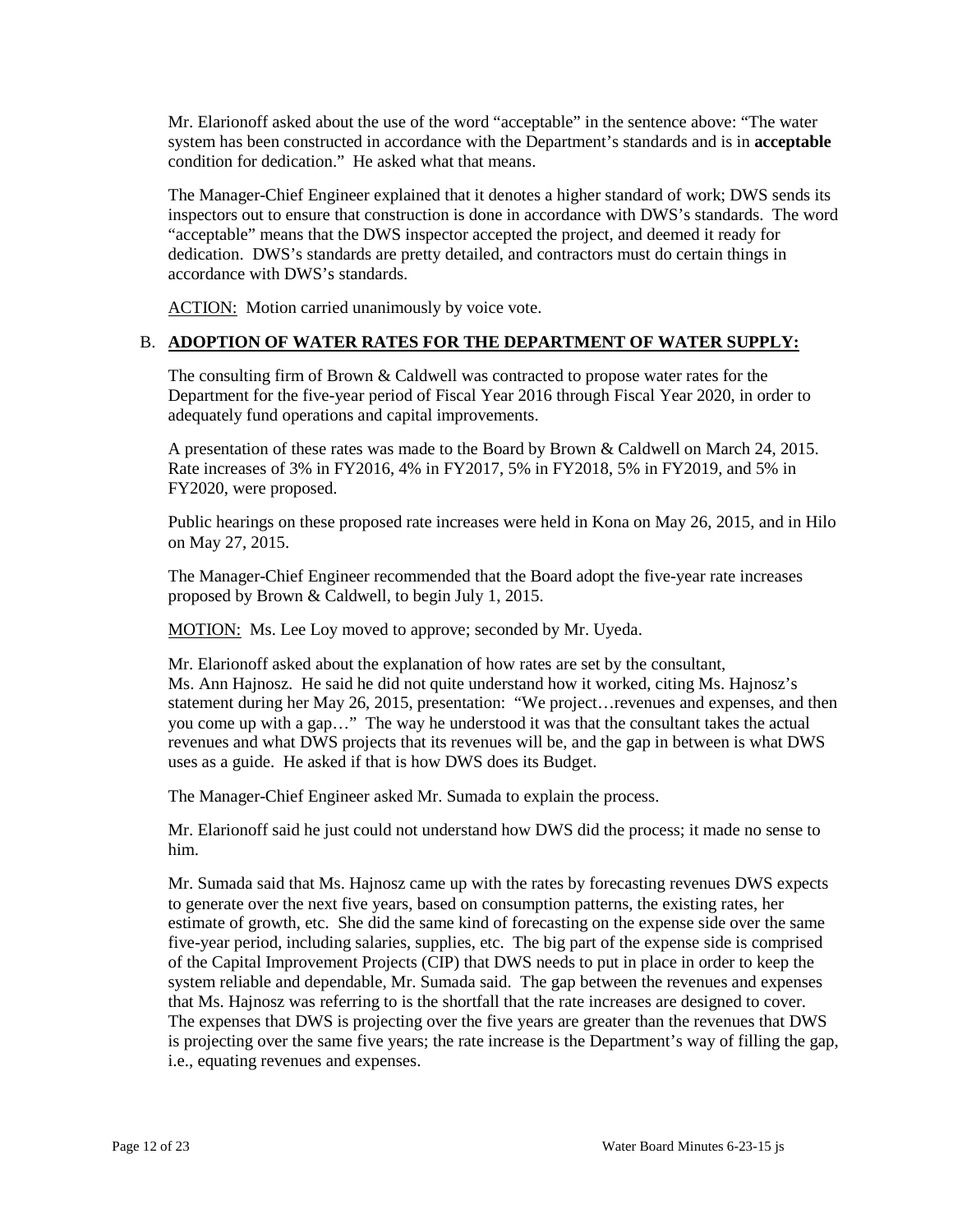several times about declining water sales. He noted that Ms. Hajnosz said that water use is down, and as a result, revenues are really flat. He said that the papers call on the public to reduce their water use, and so water use has gone down; meanwhile, DWS is not making as much money. Mr. Elarionoff said that one would think DWS should be encouraging people to use all the water they can, so that the Department can make more money. Water is a precious resource, so the Mr. Elarionoff said that makes sense. He asked about the statement that Ms. Hajnosz made situation is almost contradictory, he said.

 The Manager-Chief Engineer agreed that it was a double-edged sword. When a well is down, Asking people to conserve is the only way that DWS can keep up with consumption until repairs DWS pushes conservation. When people cut back their water use, DWS loses revenues; it is a balancing act that DWS must play. However, when there is a break in the system whereby DWS must do repairs, DWS is obliged to call for conservation to keep up with water consumption. are done, he said.

Mr. Elarionoff quipped that he has never read about DWS announcing that repairs are done, so people should now go for broke on their water use.

 The Manager-Chief Engineer said no, DWS would never do that. DWS only announces that repairs are done, and that the situation is back to normal. He said that here on the wetter side of the island where there is plenty of water, DWS wants to push consumption, but on the Kona side where it is much drier, DWS wants people to be a bit more prudent with the water.

 Mr. Balog asked if DWS could do a review of the water rates after a year, to see how they are working out.

 The Manager-Chief Engineer said that DWS can ask the consultant to take a look at how the rates are working out, and to see whether circumstances call for an increase or a reduction in rates. He said that was a good suggestion; DWS can work with the consultant to monitor the Department's revenues and expenses.

Mr. Sumada said that if Ms. Hajnosz does such a review after a year, it will come at a cost.

 rates for the next five years, so that if there is an adjustment, the Department will have to go The Deputy said that initially the Department would probably do an in-house evaluation first, just to make sure that things are on the right track. He noted that the Board today is approving the through the whole rate study process, including Public Hearings, etc.

Mr. Balog said that DWS does not want to get stuck with something that might be negative.

The Manager-Chief Engineer assured Mr. Balog that DWS would be monitoring itself, and would not be boxing itself in with a rate increase. DWS has to be fair to its customers, he added.

Chairperson Robinson said he was impressed by Brown & Caldwell's comparison of DWS with the other counties; the other counties have done substantial rate increases, whereby DWS has been fairly consistent. This shows that DWS has done a good job of budgeting over the long term, he said.

 The Manager-Chief Engineer said DWS had looked at the increases that the other counties did, and was unwilling to follow suit; DWS had pretty much set the direction for the consultants on the level of increases it felt comfortable with. The main thing was that DWS must be fair with its customers, he said.

ACTION: Motion carried unanimously by voice vote.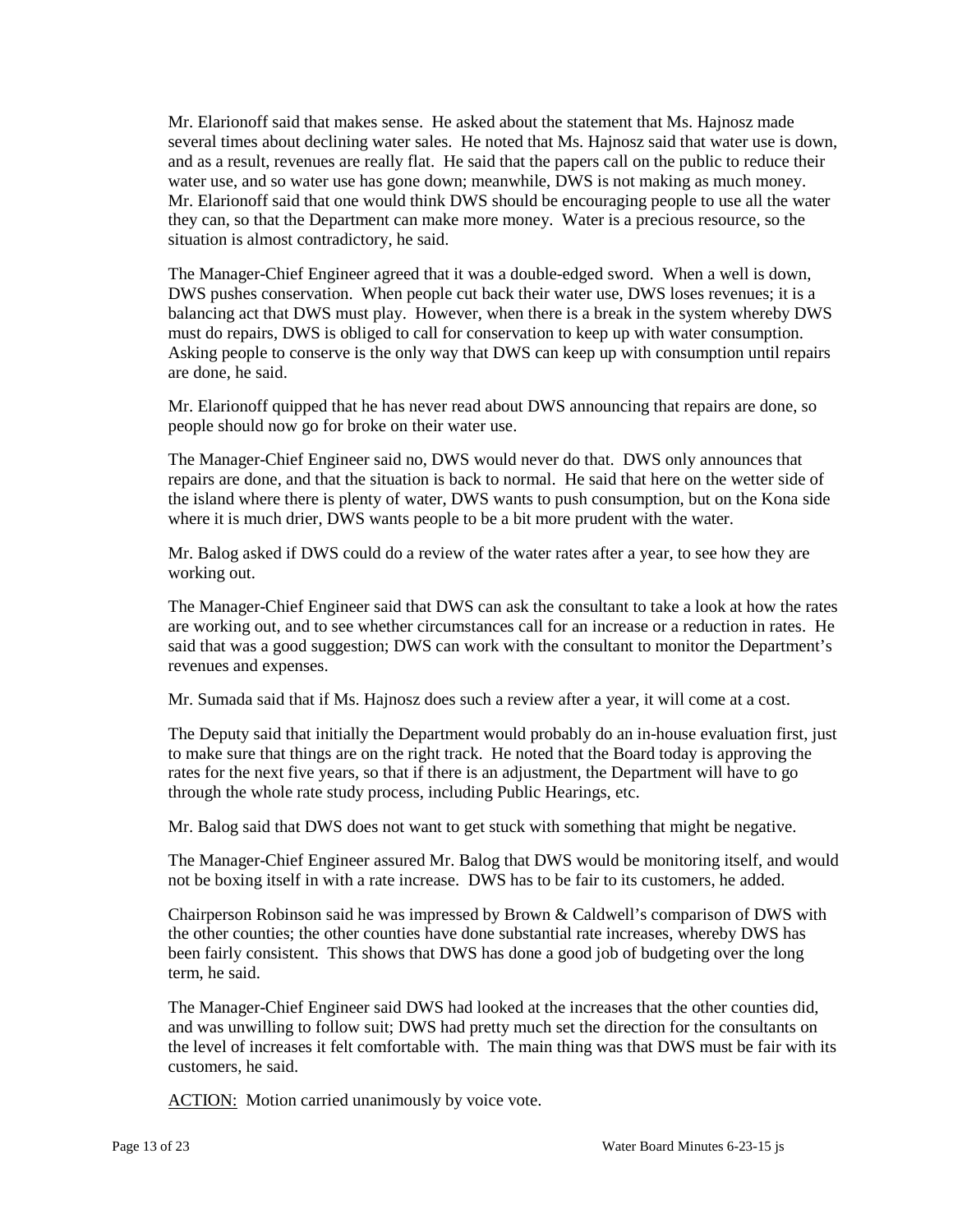Chairperson Robinson thanked the Board for setting DWS's rates for the next five years.

# C. **PETITION FOR DECLARATORY RULING from Richard Santiago regarding Account Nos. 005-72016200-11 AND 005-76099420-10**

Chairperson Robinson asked if Mr. Santiago were present.

The Secretary said that Mr. Santiago was not present.

Chairperson Robinson said he did not know what to do with this petition; after hearing Mr. Santiago's presentation last month, Chairperson Robinson had expected Mr. Santiago to file for a Contested Case Hearing, not a Declaratory Ruling.

 Ms. Lee Loy said that she too was caught off-guard by this petition for a Declaratory Ruling; she did not see how that folded into the process. She too thought that the next step would be for Mr. Santiago to request a Contested Case.

Ms. Self suggested that the Board vote to go into Executive Session, so that she could explain matters to the Board.

ACTION: Ms. Lee Loy moved to go into Executive Session; seconded by Mr. Balog, and carried unanimously by voice vote.

 *(Executive Session began at 11:03 a.m., and ended at 11:13 a.m.)* 

Once back in regular session, Ms. Lee Loy said she wanted to make a Motion.

ACTION: Ms. Lee Loy moved that the Board refuse to issue a Declaratory Ruling, pursuant to the petitioner were to seek judicial relief. Mr. Balog seconded; and Motion carried unanimously the Department of Water Supply's Rules and Regulations, Section 2-4(4)(b), because the petitioner's interest is not of the type that would give the person standing to maintain an action, if by voice vote.

# D. **UPDATE RE: NATIONAL PARKS SERVICE'S PETITION TO DESIGNATE KEAUHOU AQUIFER AS A GROUND WATER MANAGEMENT AREA:**

The Deputy said that there was nothing of substance to report at this time.

The Manager-Chief Engineer noted that the Commission on Water Resource Management (CWRM) was meeting tomorrow, but the petition to designate Keauhou was not on the Agenda.

 have the ahupua'a designated, rather than the entire Keauhou aquifer. Chairperson Robinson asked what was happening with the National Parks Service's request to

 the meeting would be held on July 15; it is clear that the meeting will be held in Kona. One of that CWRM as a courtesy had decided to hold the July meeting in Kona. CWRM staff indicated The Deputy said that CWRM staff had indicated that the matter might be on the upcoming Agenda, although no date for that meeting has been set as of this writing. He said that normally, the Agenda items will be DWS's Water Use and Development Plan (WUDP) update. He said that the date could be at the end of July or in early August, the Deputy said.

# E. **EXECUTIVE SESSION RE: NATIONAL PARKS SERVICE'S PETITION TO DESIGNATE KEAUHOU AQUIFER AS A GROUND WATER MANAGEMENT AREA:**

(No Executive Session was held.)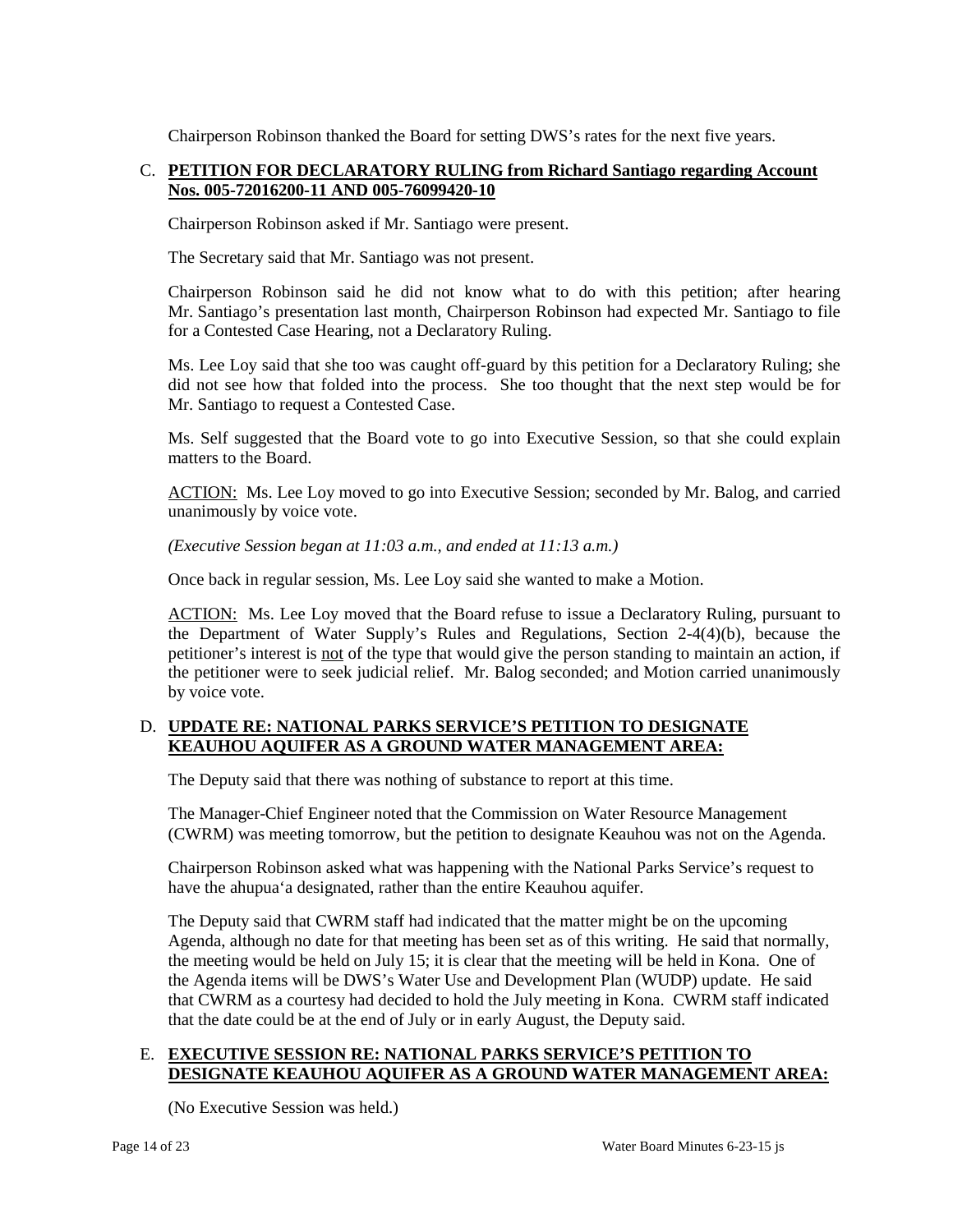# F. DISCUSSION OF AMENDING RULES AND REGULATIONS REGARDING PLACING **RESPONSIBILITY WITH PROPERTY OWNERS FOR TENANTS' DELINQUENT BILLS:**

(*This Item was deferred from the May 26, 2015, Board meeting.)* 

Ms. Lee Loy said that she really wanted to see this initiative move forward; she had asked for it to be deferred last month because she had some questions.

The Manager-Chief Engineer noted that Ms. Kathy Garson, who had served as DWS's attorney, has left, and therefore, future discussions on the rule changes would probably be held with Ms. Self. He suggested that this Item be deferred.

 the various Divisions weighing in on the proposed language changes. She wanted to have that Ms. Lee Loy said that she wanted to see a preliminary pass-through at the Department level, with preliminary feedback from the Department, to ensure that the language and amendments are fleshed out with Department input.

 The Manager-Chief Engineer said that some of the proposed changes had been reviewed by staff already; he thought it best that the comments be revisited and reviewed with Ms. Self.

Ms. Self said that she herself had a suggestion for a new Rule, as well.

## G. **MONTHLY PROGRESS REPORT**:

The Manager-Chief Engineer asked whether Item 8(F) were deferred.

Chairperson Robinson confirmed that it was deferred.

 Use and Occupancy Agreement that DWS is trying to work out with the State DOT. This issue has been going on for years, he said. DWS has had some success, on *other* projects, with getting DOT to agree to language that DWS felt was appropriate under Hawai'i Revised Statutes (HRS). the highway there. The contractor has installed the upper half of the waterline, and they are a couple of weeks away from completing it and paving it; they will stub it out, and then (once the and Occupancy Agreement that is acceptable to both parties, Mr. Inaba said. He said he just wanted to raise that point to the Board in light of Mr. Herbert's presentation. Mr. Inaba said that, following Mr. Herbert's presentation earlier, the issue in question was the However, most recently, DWS has been struggling to get the Use and Occupancy Agreement resolved for the Āhualoa-Honoka'a Transmission Waterline Project, Phase 2. Once DWS gets DOT to agree to that Use and Occupancy Agreement, DWS will be able to get the permit to cross permit is obtained), the contractor will be able to cross the highway and start the makai side of the project. Mr. Inaba said that he has been in contact with the State Rights-of-Way Branch, to try to get this Use and Occupancy Agreement done. He said that he will be working to bring Ms. Self as Corporation Counsel up to speed on the situation. The problem has been to hammer out a Use

Mr. Uyeda said it would have been great if DOT staff were here today.

Chairperson Robinson said that was probably why they decided not to come today.

 Ms. Lee Loy thanked Mr. Inaba for the update, but said she gets irritated when things take a long time. She said she has heard from constituents that it is unacceptable that this is taking so long. time. She said she has heard from constituents that it is unacceptable that this is taking so long. She urged Mr. Inaba to find a way through the impasse; it was really sad that the whole thing involves paperwork.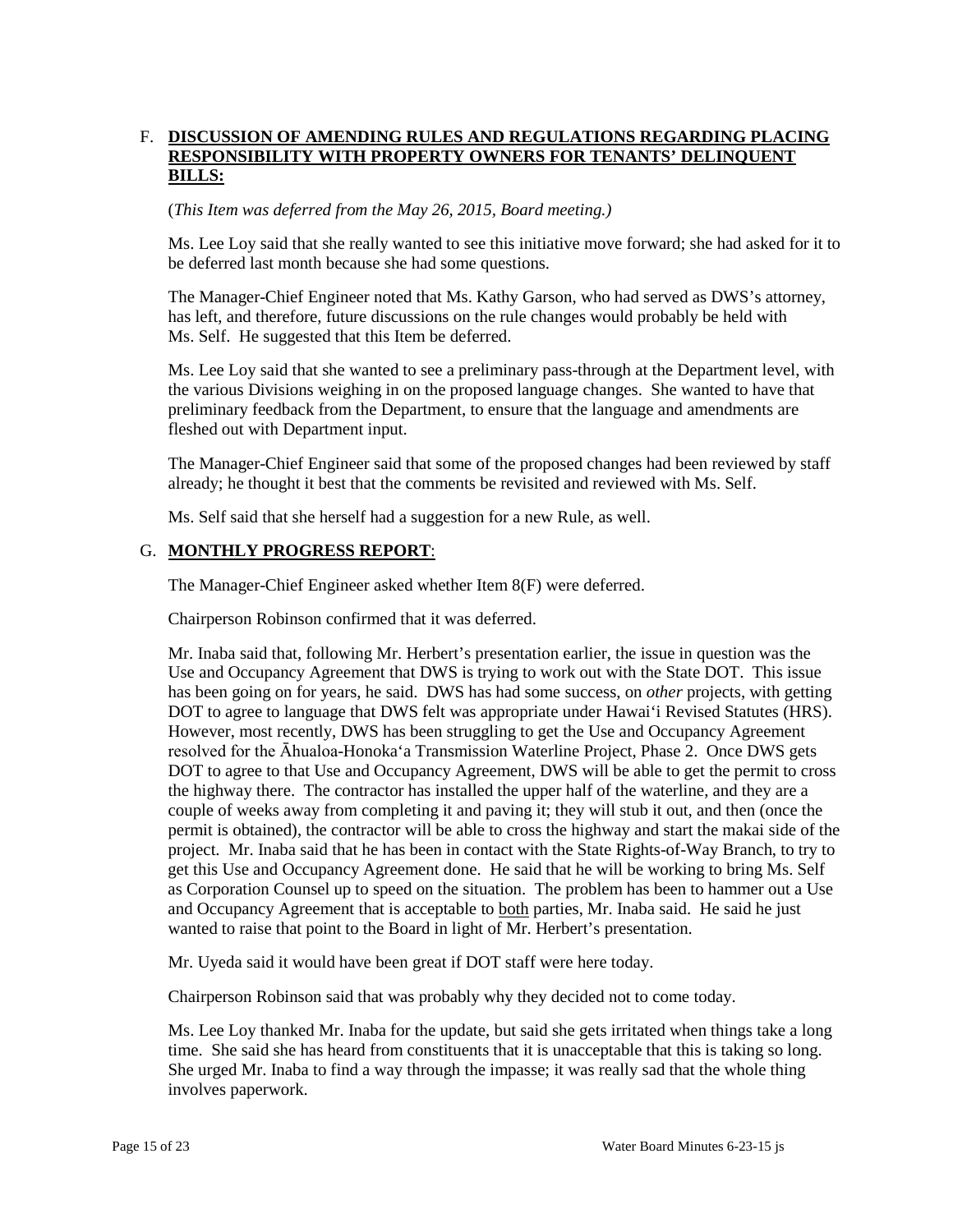Mr. Inaba said that DWS is hoping to sit down with this new administration to get this resolved.

 DWS to get anything new done with DOT, he said. One priority item is to get Ms. Self familiar with the challenges thus far, primarily with the legal language within the Use and Occupancy The Deputy noted that DWS has made overtures to DOT, offering to fly over to meet with their branch heads, etc., but DWS has been rebuffed. It has been an ongoing, frustrating challenge for Agreement.

Mr. Balog asked why these issues were not taken care of prior to beginning the project.

 Mr. Inaba said that because of the holdup with the agreement, DWS actually split up the project into two phases. He noted that DWS was successful in getting an agreement on the Kona Ocean View properties, among other projects. DWS decided to move forward, and use that Kona Ocean View agreement, which Mr. Inaba reached with the DOT Rights-of-Way staff. The the template for future Use and Occupancy Agreements. Therefore, DWS decided to move ahead basically sought to have DWS waive its rights under HRS. Mr. Inaba has been trying to find out what they had already agreed to with the Kona Ocean View project. DWS is still waiting for the response, Mr. Inaba said. Mr. Herbert spoke with DOT staff with whom DWS has been working, agreement as written by DOT. Mr. Inaba said that it is not accurate that the delay lies with DWS. understanding between Mr. Inaba and the DOT staff was that DWS would use that agreement as with Phase 2 of this project, assuming that DWS would be able to get the Use and Occupancy Agreement executed. However, the agreement came back from DOT with old language that the reason why; DWS asked the Attorney-General to see if DOT would consider going back to and DOT is telling Mr. Herbert that the delay is DWS's fault, i.e., DWS should just sign the

 Mr. Balog asked about the 0.1 percent that is holding up the completion of Phase 1 of the Āhualoa-Honoka'a project.

 Mr. Inaba apologized; that entry on the CIP list has to be updated because DWS has made the final, complete payment on the project. Phase 1 should be officially closed out, he said.

 Mr. Elarionoff asked about two projects on the CIP list whose entries showed that they were both the other entry said: "Final Payment Processed." He asked what the difference was between the 100 percent completed; one project's entry said: "Final Payment to Consultant Completed," while two entries.

 which was never executed because the cost of the project at the time was way over the Engineering Estimate. DWS has not re-bid the project, he said. DWS needs to get it re-designed, Mr. Inaba said that the first project, the Ainako-Aina Nani project was a consultant contract, so the status is that the plans are complete; that particular entry involves just plans. The project listed below that, i.e., Kula'imano Production Well and Supporting Facilities, involves construction, which is now complete; its final payment has been made, Mr. Inaba said.

Mr. Elarionoff said the entry says: "Final Payment Processed."

 couple of months for the final payment to be processed, after construction is finished. Mr. Inaba explained that when construction is complete, it takes some time to finish all of the paperwork such as warranties, releases for sub-contractors, etc. Therefore, sometimes it takes a

 Mr. Elarionoff noted that on Page 2 of the CIP list, the Āhualoa-Honoka'a entry says that it is 99.9 percent complete, and the Kynnersley No. 1 Reservoir project is 99.0 percent complete. He asked what the difference was between these two projects.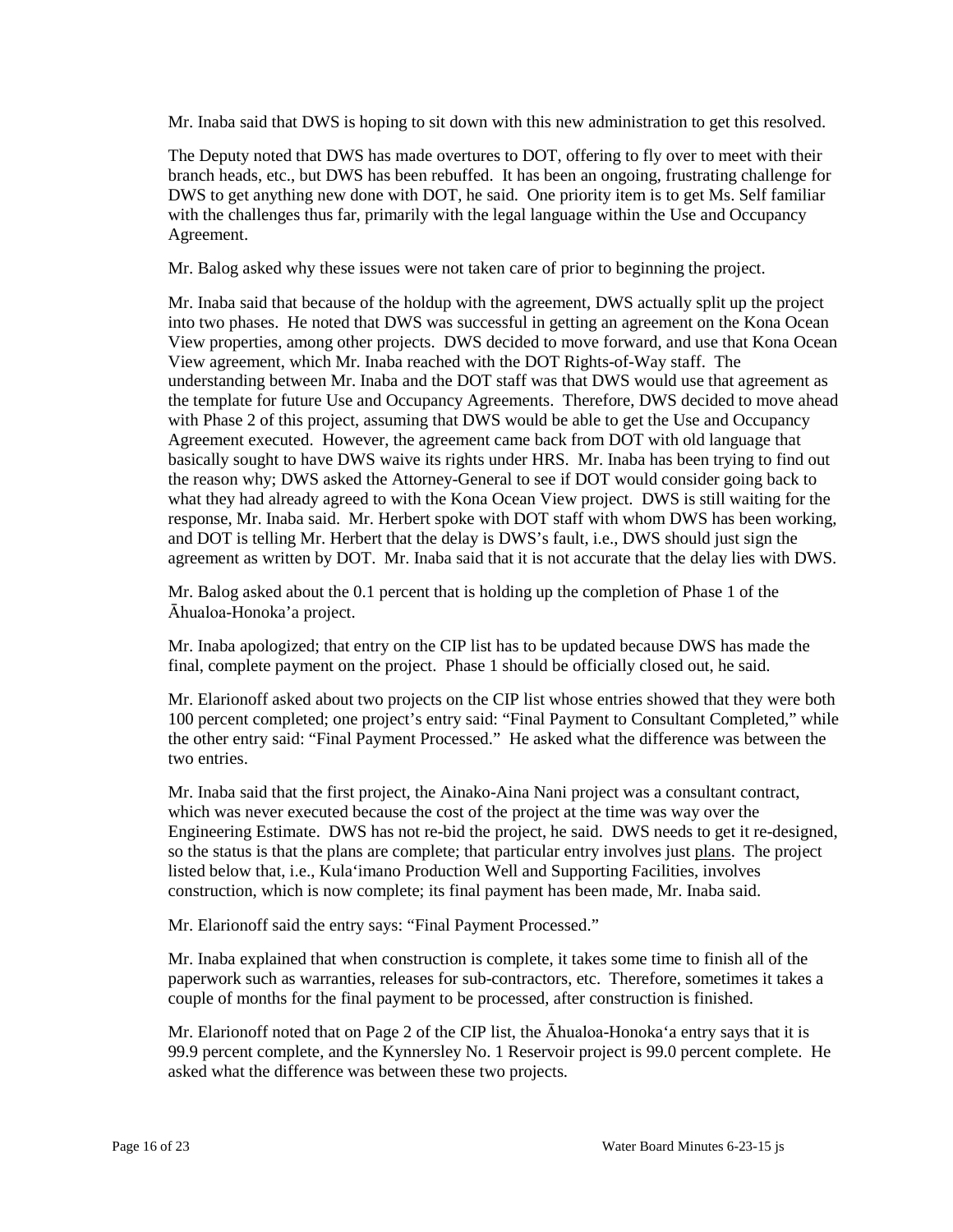over to HELCO, and then HELCO turns it over to DWS. Mr. Inaba said that regarding the Āhualoa-Honoka'a one, the actual final payment has been submitted, and is likely to have been paid by now. The Kynnersley project is waiting for the contractor to submit the final payment request. DWS is working to get the final electrical service to the property to be turned over to DWS; this involves a process whereby the County turns it

Mr. Elarionoff said okay, he just wanted to understand the terminology.

Chairperson Robinson asked about the Palani Road project by CTS Earthmoving; he noted the project is still not done.

 Mr. Inaba confirmed that it is still not done; DWS is trying to find out from CTS Earthmoving what the contractor needs to do to get final clearance. He said that DWS was in conversation with the contractor yesterday to get everything cleared away.

 Chairperson Robinson, referring to Mr. Herbert's presentation, said that this is by no means the DOT just has to get with the program; the government is supposed to work *for* the people, not DOT, in hopes of spurring the DOT troops into action. first project he knows of involving problems with dealing with DOT rights-of-way. He said that *against* the people. He suggested that the Board write a letter to the newly-appointed head of

 because DWS is still trying to sit down with the new administration. Mr. Inaba said he did not know what the climate of opinion is at the DOT management level,

Mr. Elarionoff said the DOT needs to get its posterior in gear.

Mr. Inaba said it has literally been years of waiting.

Chairperson Robinson said he would entertain a Motion to write a letter to DOT that urged them to take action on this Item.

MOTION: Ms. Lee so moved, and volunteered to write the letter. Mr. Balog seconded.

Mr. Inaba offered to provide Ms. Lee Loy with all of the information she needed.

ACTION: Motion carried unanimously by voice vote.

# H. **REVIEW OF MONTHLY FINANCIAL STATEMENTS:**

Chairperson Robinson asked Mr. Sumada to give the Board a brief tour through the Financial Statements.

 accounts last year and accounts as of the end of May this year. This page addresses discrepancies greater than 20 percent and \$10,000.00. He explained that FS1 is the first page of the Financial Statement, which shows the revenues that were generated for the year, versus the expenses that transmission, etc. The Department's fiscal year-end is June 30, and the auditors come around September every year to examine DWS's Financial Statements and generate a report for the Mr. Sumada said that the cover sheet has a few explanations of changes that occurred between Statement, which includes the Department's assets, liabilities and equity. FS2 is the Income were incurred during the year, in different function groups such as power, purification, Board.

 Chairperson Robinson noted that he had taken a public official course at the recent AWWA water systems as a whole, he said that the value of all of the pipes, tanks, transmission facilities, conference which dealt with the values of the water system. Speaking of the value of DWS's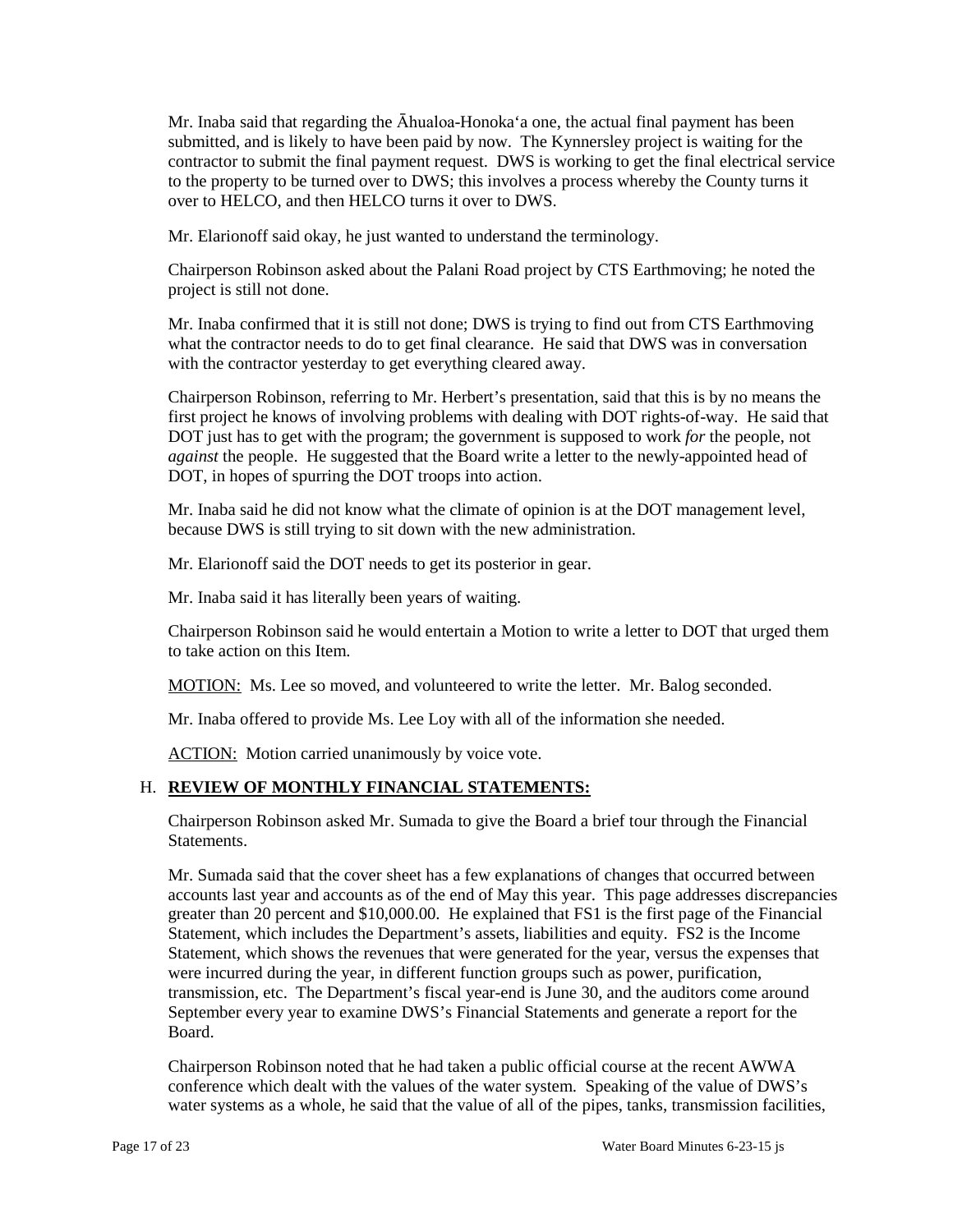assets on the books. The rule-of-thumb says that if the ratio gets above 50 percent, the utility may water treatment facilities, et al, comes to \$462 million. The AWWA course offered a rule-ofthumb regarding the relationship of depreciated value of those water system assets versus the not be keeping up the replacement schedules of the assets; the idea is to keep ahead of that 50 percent of accumulated depreciation, he said.

 immediately be seen on the balance sheet. Ms. Lee Loy, who took the same course, said that it was a good indicator light, which can

Chairperson Robinson asked if DWS follows that rule-of-thumb.

Mr. Sumada said he had not heard of it.

 iron and its reservoirs are concrete, so they have an actual useful service life that is longer than the typical years of depreciation. However, it is definitely something that DWS could get a better The Deputy said that in DWS's water system standards, the Department's pipelines are ductile handle on, he said.

 that people on the Mainland are dealing with infrastructure that is 70 to 100 years old; they learned the hard way when their pipes began breaking. The takeaway from the course was that it Ms. Lee Loy said it was always good to learn about somebody else's tricks. She acknowledged was at least worth a pass-through.

## I. **MANAGER-CHIEF ENGINEER'S REPORT:**

The Manager-Chief Engineer will provide an update or status on the following:

- participated in a Project WET workshop aimed at teaching teachers about the value of video crew to the Waimea Water Treatment Plant that was producing a source water 1) Public Information and Education Specialist Update – Ms. Aton reported that she had water; Ms. Aton was certified as a Project WET instructor. Ms. Aton accompanied a protection video that will be put online. The video project is sponsored with support from the Kaua'i Department of Water Supply, with Source Water Protection monies from the State Department of Health. Upcoming is a Make a Splash festival at UHH this summer, in which an estimated 120 students will participate.
- an Electrician with 12 ½ years of service with DWS. Mr. Tolentino decided to retire at 2) Recognition of Service Retirement – Mr. Ikeda introduced Mr. Edwin Tolentino, who is the end of June, at the same time as the Manager-Chief Engineer.
- 3) Manager-Chief Engineer Farewell Statement The Manager-Chief Engineer read a farewell letter, which is transcribed verbatim here:

"To all of my colleagues and friends:

 the Water Board will be appointing a new Manager-Chief Engineer to administer the In less than six days, I will be beginning a new chapter in my life. Since announcing my retirement in February, time has moved very rapidly. Within the next couple of days, affairs of the Department of Water Supply, County of Hawai'i.

 As I stated in February, I have enjoyed working with and learning from the Water Board, the Department of Water Supply, and the County of Hawai'i for the past four Hawai'i. With the likes of all of you, it made my career in the water industry and decades. Rick, Craig, Jay, Brenda, Sue, Russell, Bryant, Leningrad, and Kanoe, thank you for serving, with the greatest of professionalism, integrity, and compassion, on the Water Board for the Department, our customers, and the residents of the County of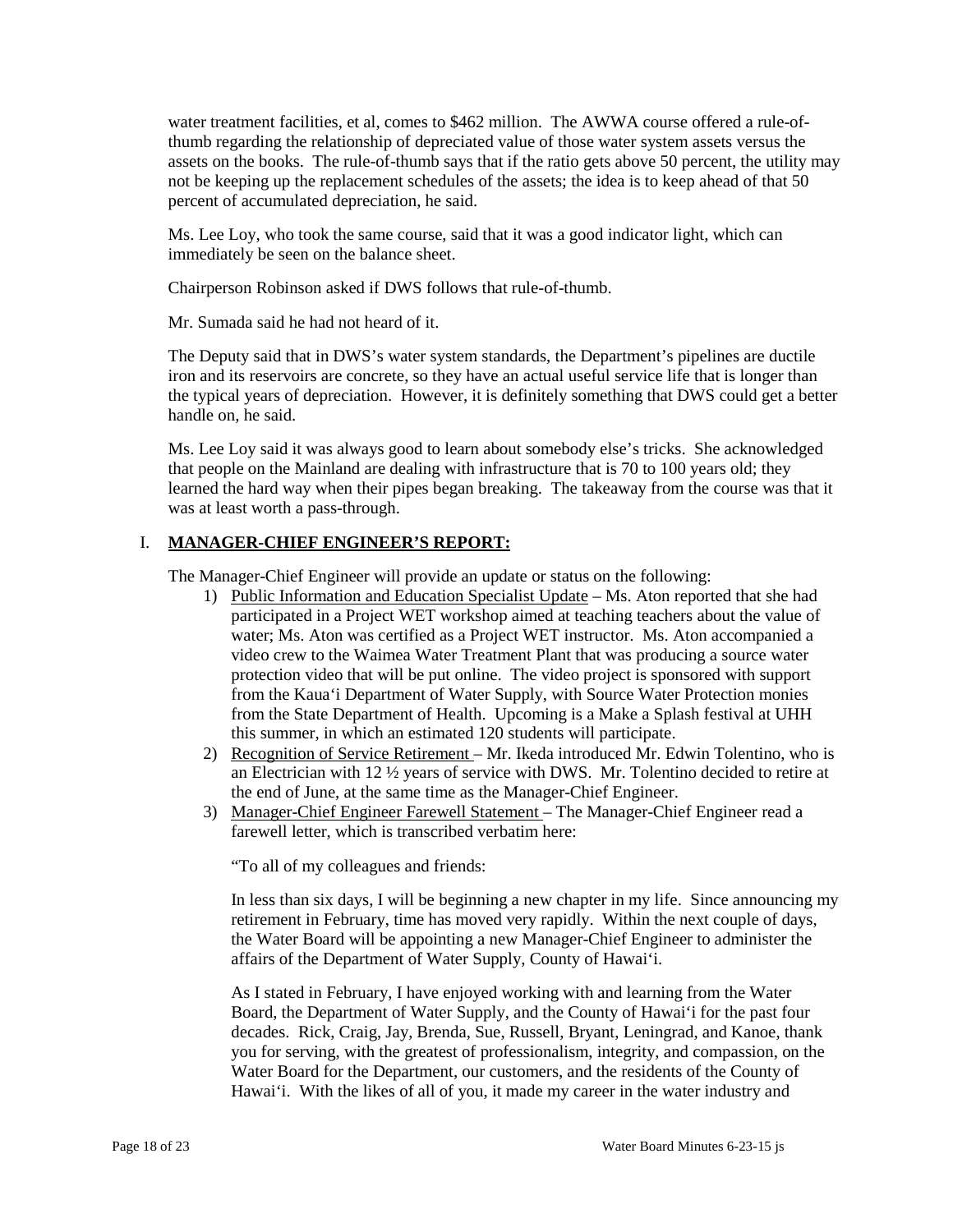County government come to a very satisfying end. I want to acknowledge a great staff: Keith, Doreen, Janet, Kanani, Rick, Kurt, Daryl, and the rest of the employees of the And thank you, Amy, Renee, and be sure to let Kathy know…and the rest of the Department. With you, administering the affairs of the Department has been enjoyable. attorneys and staff of Corporation Counsel, for your great advice to all of us.

 I know all of you will continue to recognize the importance of and ensure the perpetuation of the semi-autonomous status of the Department of Water Supply.

It has been a pleasure serving our customers with all of you.

Aloha,

 Quirino Antonio, Jr., P.E. Manager-Chief Engineer

## J. **CHAIRPERSON'S REPORT:**

Chairperson Robinson said he had no report, except to thank the outgoing Manager-Chief Engineer.

 to take up her new position on June 1, 2015. Mr. Ikeda introduced DWS's new Civil Engineer, Ms. Judy Hayducsko, who came from Wisconsin

Chairperson Robinson welcomed Ms. Hayducsko aboard.

# 9) ADOPTION OF PROPOSED FINDINGS OF FACT, CONCLUSIONS OF LAW AND DECISION AND ORDER FOR 5-26-15 CONTESTED CASE HEARING REGARDING WATER SERVICE ACCOUNT NUMBER 86530820-10 (TMK 7-8-017:020), (In the Matter of the Appeal of Raymond and Victoria Kalman):

The above Contested Case Hearing took place on May 26, 2015, in accordance with Chapter 91 of the Hawai'i Revised Statutes and Rule 2-5 of the Rules and Regulations of the Department of Water Supply.

Chairperson Robinson asked whether an Executive Session were necessary for this Item.

Ms. Self said that the Board should just wait and see if the need arises.

Chairperson Robinson apologized to Deputy Corporation Counsel, Ms. Renee Schoen, for not pushing this Item higher in the Agenda.

 Ms. Schoen said that the Department is urging the Board to adopt the proposed Findings of Fact, understood that the attorney for the appellants, the Kalmans, submitted objections or comments to Conclusions of Law, and Decision and Order, prepared by the Board's attorney. She said that she what was prepared by the Board's attorney. Ms Schoen asked the Board to disregard that, but said that she was prepared to speak to every point the Kalmans' attorney made, if the Board wished.

Ms. Self asked if the appellants were here.

The Secretary said no, they were not here.

Chairperson Robinson said that the appellants were notified, but they had not appeared.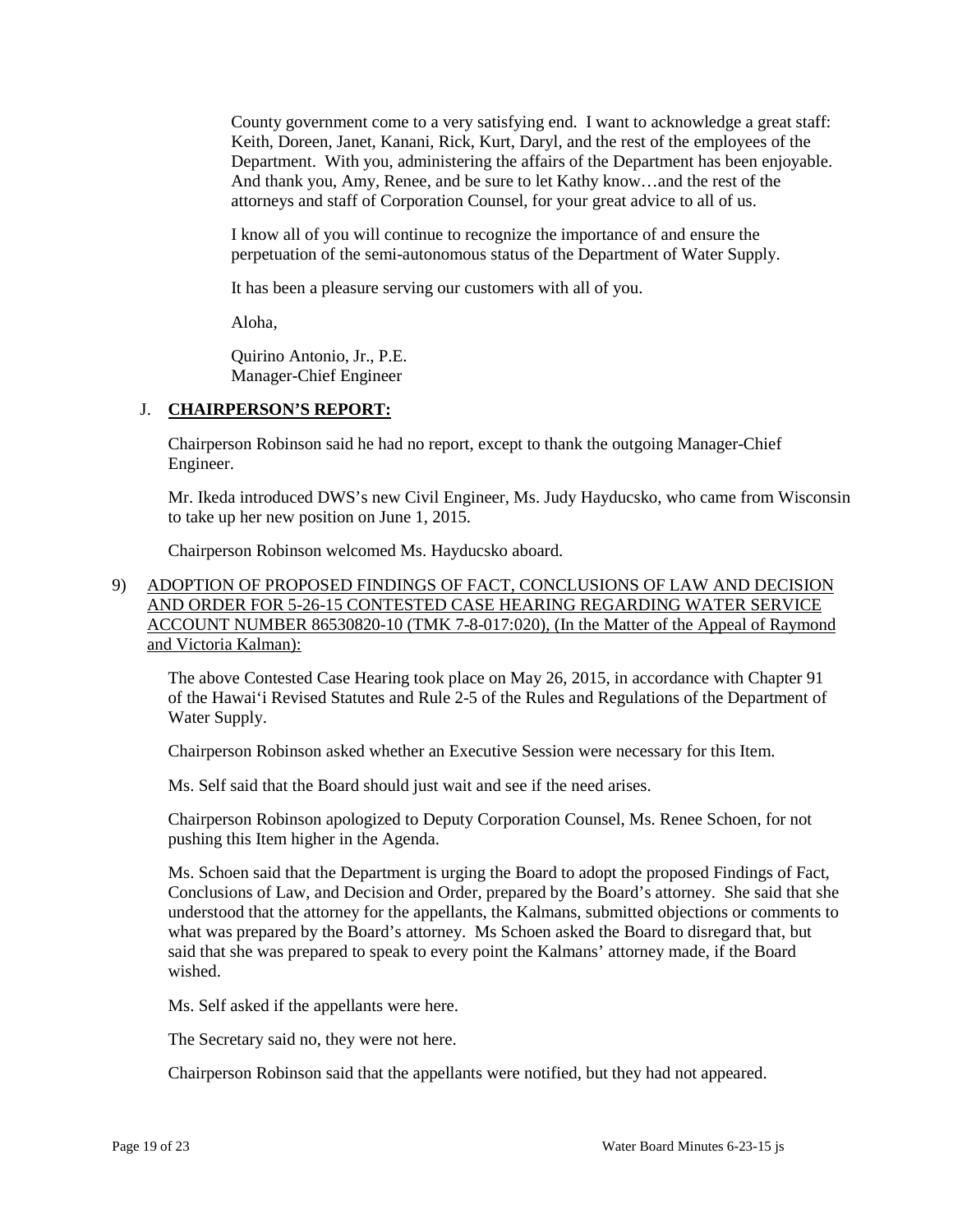The Secretary said that the appellants were aware that the Findings of Fact, etc., would be taken up at this meeting, per the Agenda.

 that they be presented at this meeting. Ms. Schoen said that in addition, the Board's attorney did ask that, if there were any objections,

 Ms. Self said that the response that the appellants' attorney did submit was late; the Board's attorney, Ms. Kathy Garson, gave specific deadlines for submitting objections. The appellants' attorney met neither of the deadlines, nor did the attorney or the appellants appear today.

 Mr. Elarionoff drew the Board's attention to Page 2, Line 3 of the Findings of Fact, which states that the appellants installed the pipe from the meter to the appellants' home. He said that as he understood the testimony, the appellants had said they owned the house for 15 years, but the *prior owner* had installed the line. That was the way that he understood it, Mr. Elarionoff said.

Chairperson Robinson agreed that the Findings of Fact was in error on that point.

 Ms. Schoen said that she too recalled the same thing as Mr. Elarionoff, regarding the prior owner having installed the line.

Mr. Elarionoff asked whether that correction could be made to the Findings of Fact.

Ms. Schoen said yes, the Department would have no objection to adding in the appellants' predecessor-in-interest.

 Mr. Elarionoff said the fact does make a difference; the Kalmans owned the home for 15 years, out what he believed was a typo: "The Kalmans were advised that that...," i.e., a double "that." and there must have been degradation of the line, which will have started when the original owner installed the line. Those extra years are a factor, he said. Citing Page 4, Section 21, he pointed He thought the Board's attorney intended to say: "The Kalmans were advised **then** that..."

 Chairperson Robinson said he was glad that the Decision and Order addresses the Kalmans' accusation of detrimental reliance; he felt that was important.

 of the residence; she wanted to make sure she knew where it was located in the Findings of Fact. Ms. Self asked for clarification about Mr. Elarionoff's first point, regarding the prior ownership

Ms. Lee Loy said it was on Page 2, Section 3.

 Chairperson Robinson said that the Kalmans had purchased the property with the line already pointing that out. He said that he would entertain a Motion to adopt the Findings of Fact as there; that would need to be amended in the Findings of Fact. He thanked Mr. Elarionoff for amended.

 Ms. Self asked that the two Board members present who did not attend the previous Board meeting state on the record that they had reviewed everything, and were prepared to vote.

Chairperson Robinson said those two Board members would be Ms. Lee Loy and Mr. Balog.

 Ms. Lee Loy said that for the record, she had reviewed the proposed Findings of Fact, Conclusions of Law, Decision and Order, as well as the Exhibits provided by both parties; she stated that she was prepared to vote.

Mr. Balog said he had not reviewed everything, but he was prepared to vote on this matter.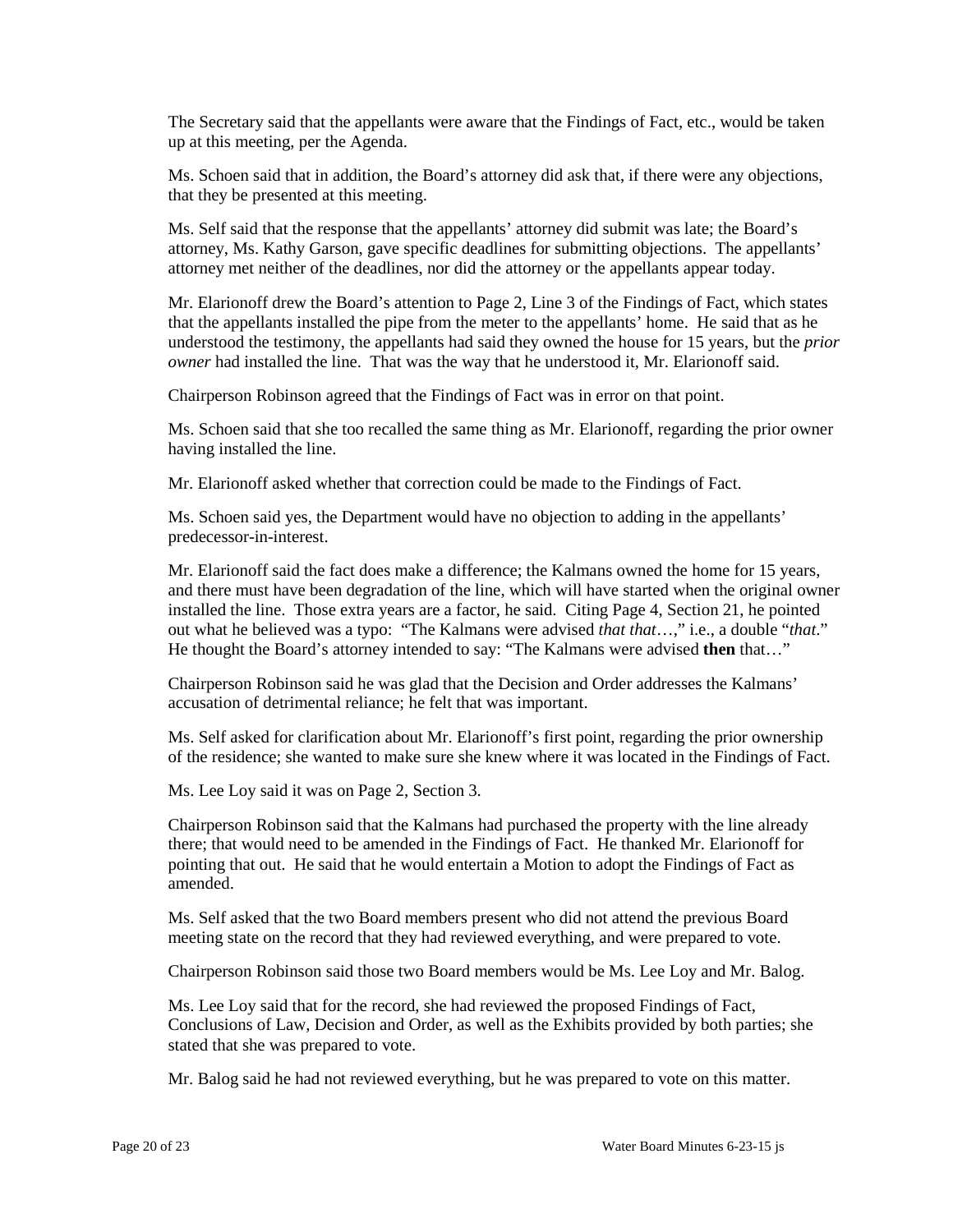timeliness; the appellants failed to prepare or provide the objections in a timely manner and ACTION: Ms. Lee Loy moved that the Board adopt the proposed Findings of Fact, Conclusions of Law, and Decisions and Order, with the revision of Page 2, Item 3, to reflect the language that the property was purchased with the waterline, and the correction in Section 21. She further moved that the Board not accept the objections provided by appellants' counsel, for the reason of therefore, their objections should not be included in the Motion. Mr. Balog seconded. Motion carried unanimously by voice vote.

 Chairperson Robinson called for a 30-minute recess to have lunch. At 12:30, the Board would reconvene and head into Executive Session to conduct the interviews of candidates for the position of Manager-Chief Engineer.

 Mr. David Craddick, one of the applicants, spoke up to request that his interview be held in open session, so that DWS staff could sit in on his interview.

Chairperson Robinson said the interviews were to be in Executive Session; he did not know how an open-session interview would work. He asked Ms. Self to rule on this.

Ms. Self said no.

Chairperson Robinson said okay, the Board cannot do that.

 *(The Board recessed from 11:58 a.m.)* 

## 10) EXECUTIVE SESSION RE: INTERVIEWS OF APPLICANTS FOR THE POSITION OF MANAGER-CHIEF ENGINEER OF THE DEPARTMENT OF WATER SUPPLY:

 The Water Board interviewed the following applicants for the position of Manager-Chief Engineer of the Department of Water Supply:

- David Craddick
- Christopher Laude
- Keith Okamoto

 Charter Section 13-20(b) to conduct interviews for the position of Manager-Chief Engineer, upon matters that require the consideration of information that must be kept confidential pursuant to state or federal law, or a court order, and for the purpose of consulting with the Water Board's immunities and liabilities. A two-thirds vote, pursuant to HRS Section 92-4, is necessary to hold The Water Board convened an executive meeting, closed to the public, pursuant to Hawai'i Revised Statutes, Sections 92-4, 92-5(a)(2), 92-5(a)(4) and 92-5(a)(8) and Hawai`i County where consideration of matters affecting privacy will be involved, to deliberate or make decisions attorney on questions and issues pertaining to the Water Board's powers, duties, privileges, an executive meeting.

*(Executive Session began at 12:46 p.m., and ended at 4:25 p.m.; after a short break, the regular session resumed at 4:33 p.m.)* 

## 11) ANNOUNCEMENT OF NEW MANAGER-CHIEF ENGINEER:

Chairperson Robinson said that now that the interviews have taken place, it is time to take a vote.

Ms. Self said the Board would be voting on what the Board discussed in Executive Session; it would be a Roll Call vote.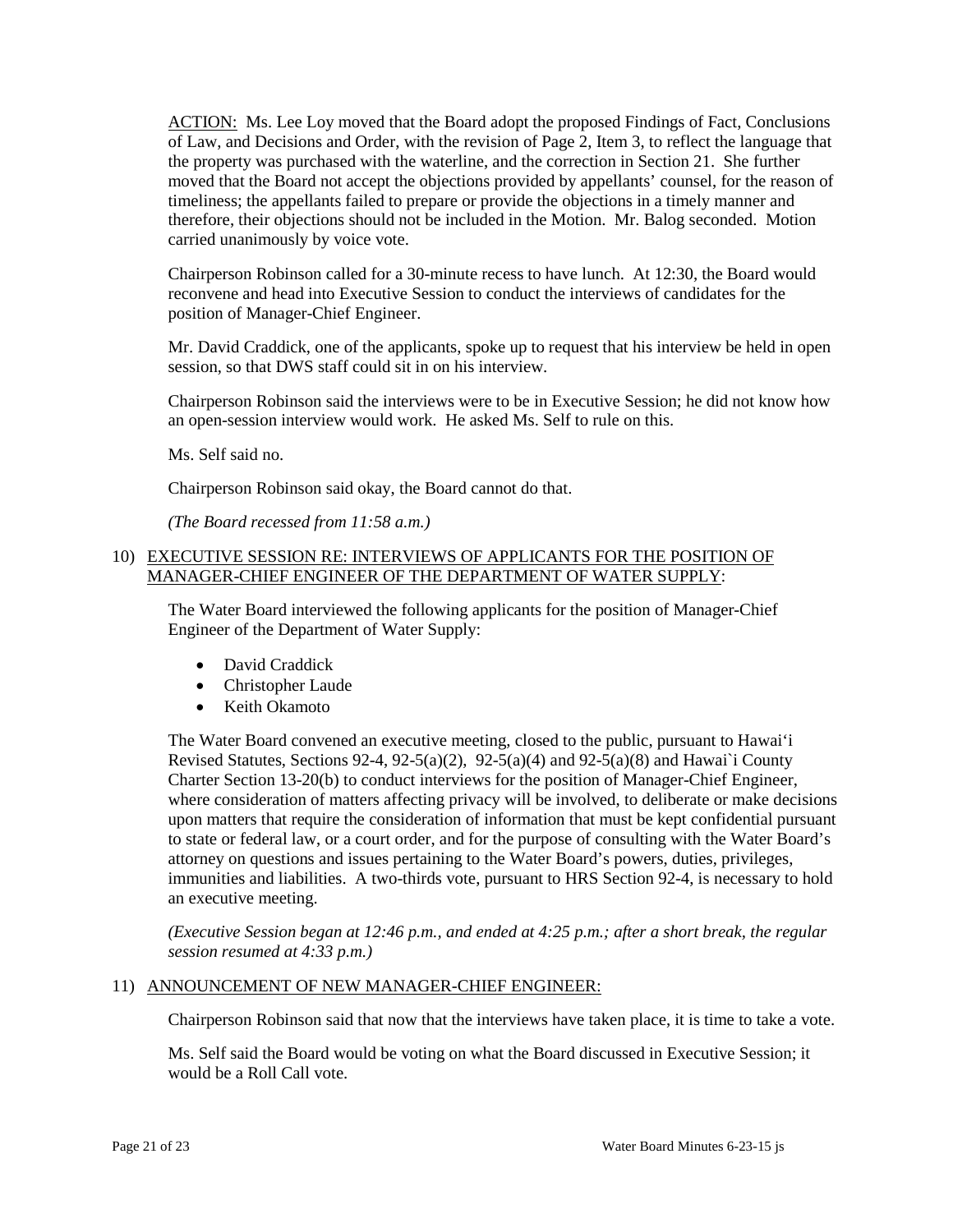MOTION: Mr. Balog moved that the Board offer Mr. Keith Okamoto the position of Manager-Chief Engineer, at a salary of \$110,000.00 a year; seconded by Mr. Uyeda.

 Ms. Lee Loy thanked all of the candidates, saying that she learned a lot through the interview process. She said that she had gotten an appreciation for how innovative and forward-thinking engineers are, she said. She said she found Mr. Okamoto's integrity refreshing and outstanding.

 expressed confidence that Mr. Okamoto will do an excellent job. Mr. Balog commended Mr. Okamoto for doing a wonderful job throughout his interview; he

Mr. Elarionoff, brandishing a sheet of paper, said that the Board would remember the Goals and Objectives that Mr. Okamoto provided to the Board during his interview, and asked Mr. Okamoto to remember them, too.

Chairperson Robinson said that Mr. Elarionoff already had them carved in stone.

Mr. Elarionoff commented that he had come into the interviews with pre-conceived ideas after the applications; he said that Mr. Okamoto's application was not impressive on paper. However, Mr. Okamoto's answers to the interview questions were very impressive, Mr. Elarionoff said.

Chairperson Robinson said that Mr. Okamoto had a good teacher.

 The Manager-Chief Engineer thanked the Board for going through this arduous recruitment said. He expressed relief that the Board managed to come through with five members in process. He said he was glad that the Board chose Mr. Okamoto; he said that he had mentored Mr. Okamoto from Day One since Mr. Okamoto took the Deputy position. The Board made a great choice in picking Mr. Okamoto, who has come a long way, the Manager-Chief Engineer attendance today.

Chairperson Robinson asked the Secretary to take a Roll Call vote.

ACTION: The Secretary took a roll call vote: Mr. Uyeda (Aye); Ms. Lee Loy (Aye); Chairperson Robinson (Aye); Mr. Balog (Aye) and Mr. Elarionoff (Aye); Motion carried with Five (5) Ayes, Zero (0) Nays, and Four (3) Absent: Vice-Chairperson Takamine, Mr. Arikawa, Ms. Iokepa-Moses, and Ms. Wilson.

 accepted the position. Chairperson Robinson said congratulations are not in order yet, because Mr. Okamoto has not yet

Mr. Okamoto said Aye.

 Ms. Lee Loy said that the Department is in a period of transition right now, which is something that the Board talked about during the interviews. She said that the Board really believes that Mr. Okamoto can carry the Department through this transition.

 The Manager-Chief Engineer said that one of the things that Mr. Okamoto needs to do is find a a big task for Mr. Okamoto. The Manager-Chief Engineer said that he is pretty sure that someone from within the Department will step up and offer his support to Mr. Okamoto. He noted that the Deputy. He was not sure if Mr. Okamoto has someone in mind already, but that decision will be ongoing National Parks Service issue is a major task; he wished Mr. Okamoto good luck.

 Mr. Okamoto expressed his gratitude to the Manager-Chief Engineer, who mentored him closely the past three years. The mentoring has actually been going on for more like 19 years. Mr. Okamoto noted that he had joined DWS under Water Resources and Planning branch. That opportunity opened up when Mr. Antonio became the Deputy back then, and another staff